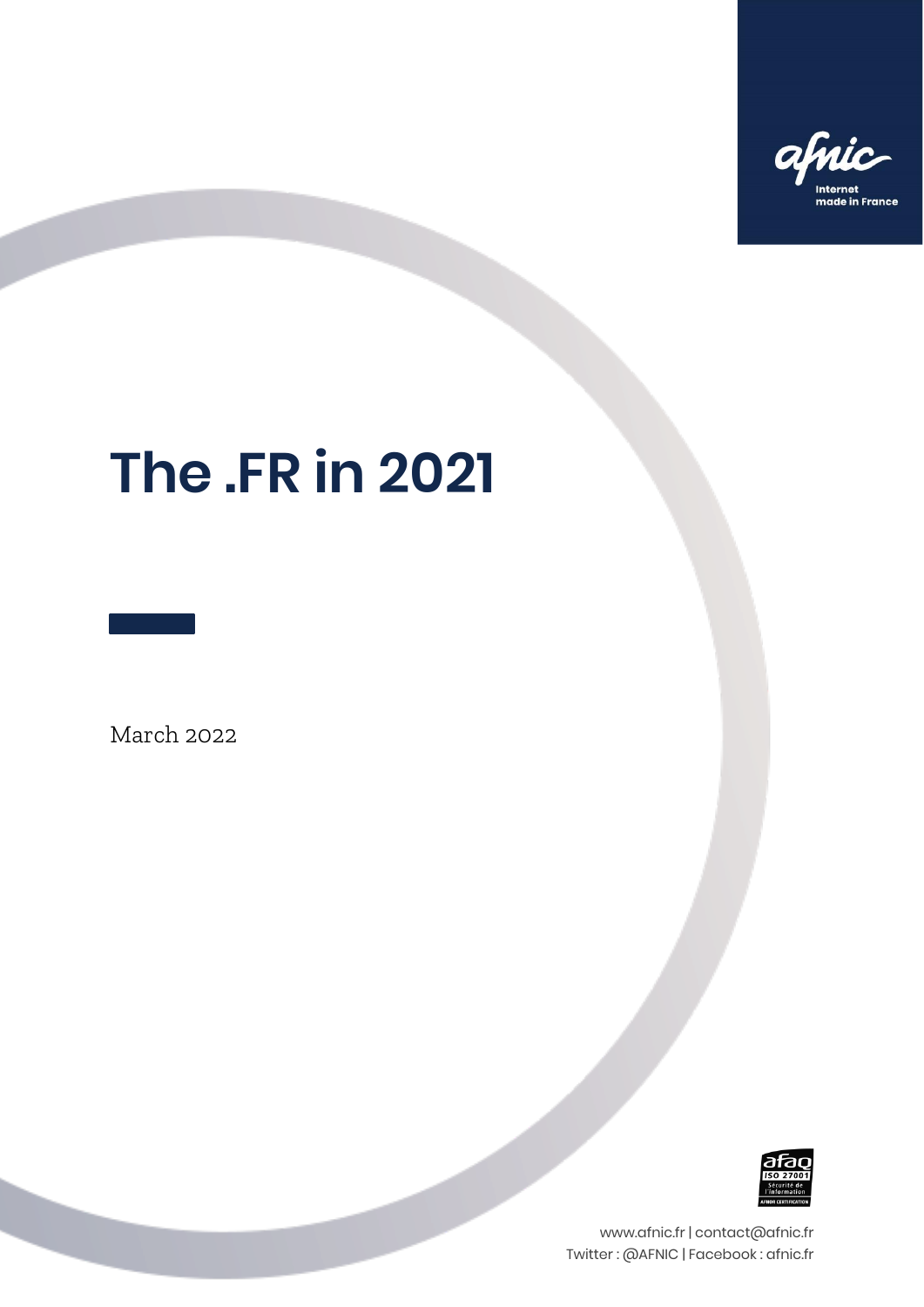#### **CONTENTS**

| 5.3. Repartition of .FR names, by age, an explanatory factor  17 |
|------------------------------------------------------------------|
| 5.4. Change in the number of .FR names since 1998 20             |
|                                                                  |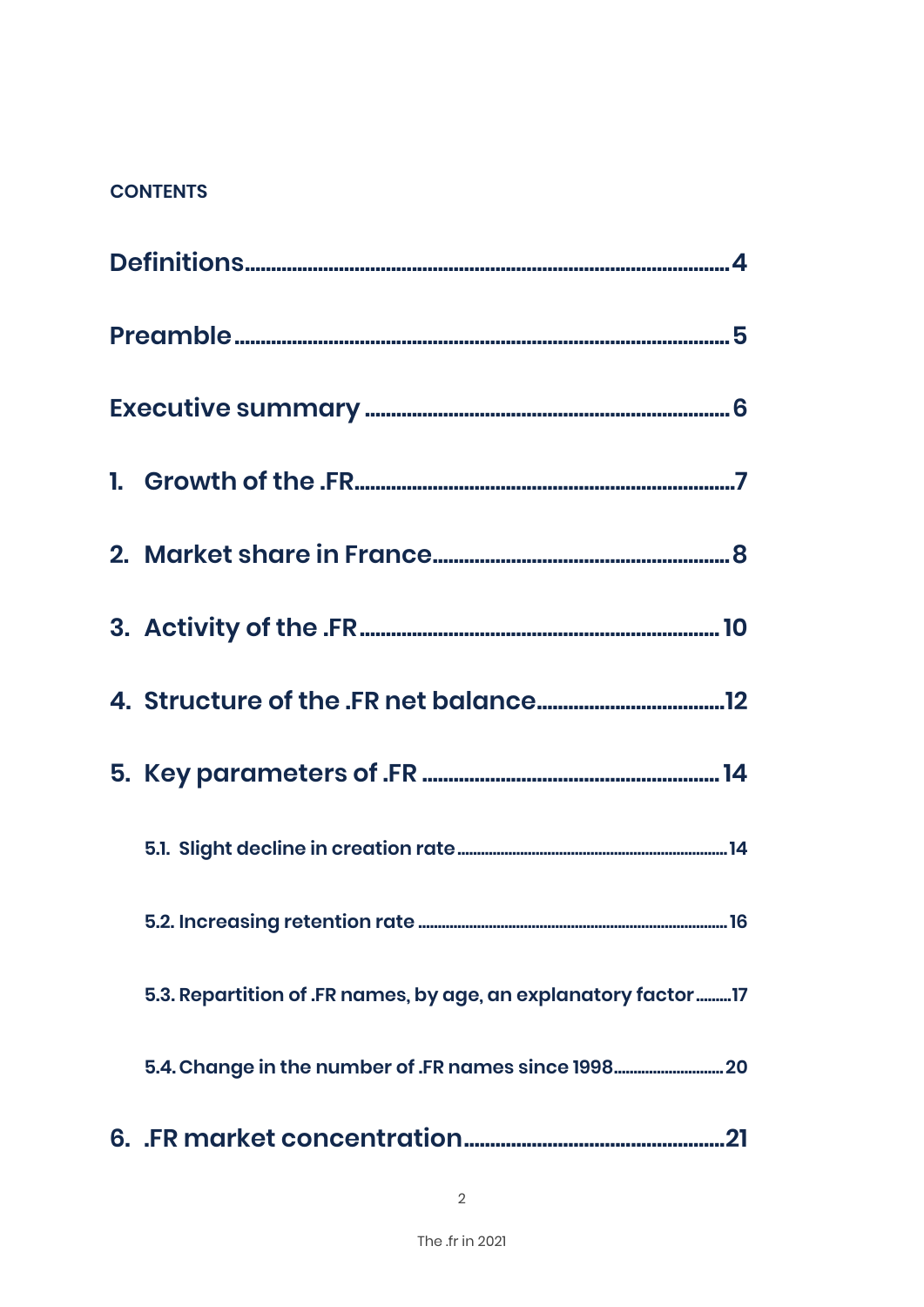| 7. Geographical distribution of .FR nationwide 26 |  |
|---------------------------------------------------|--|
|                                                   |  |
|                                                   |  |
| 10. Internationalized domain names under .FR 32   |  |
|                                                   |  |
|                                                   |  |
|                                                   |  |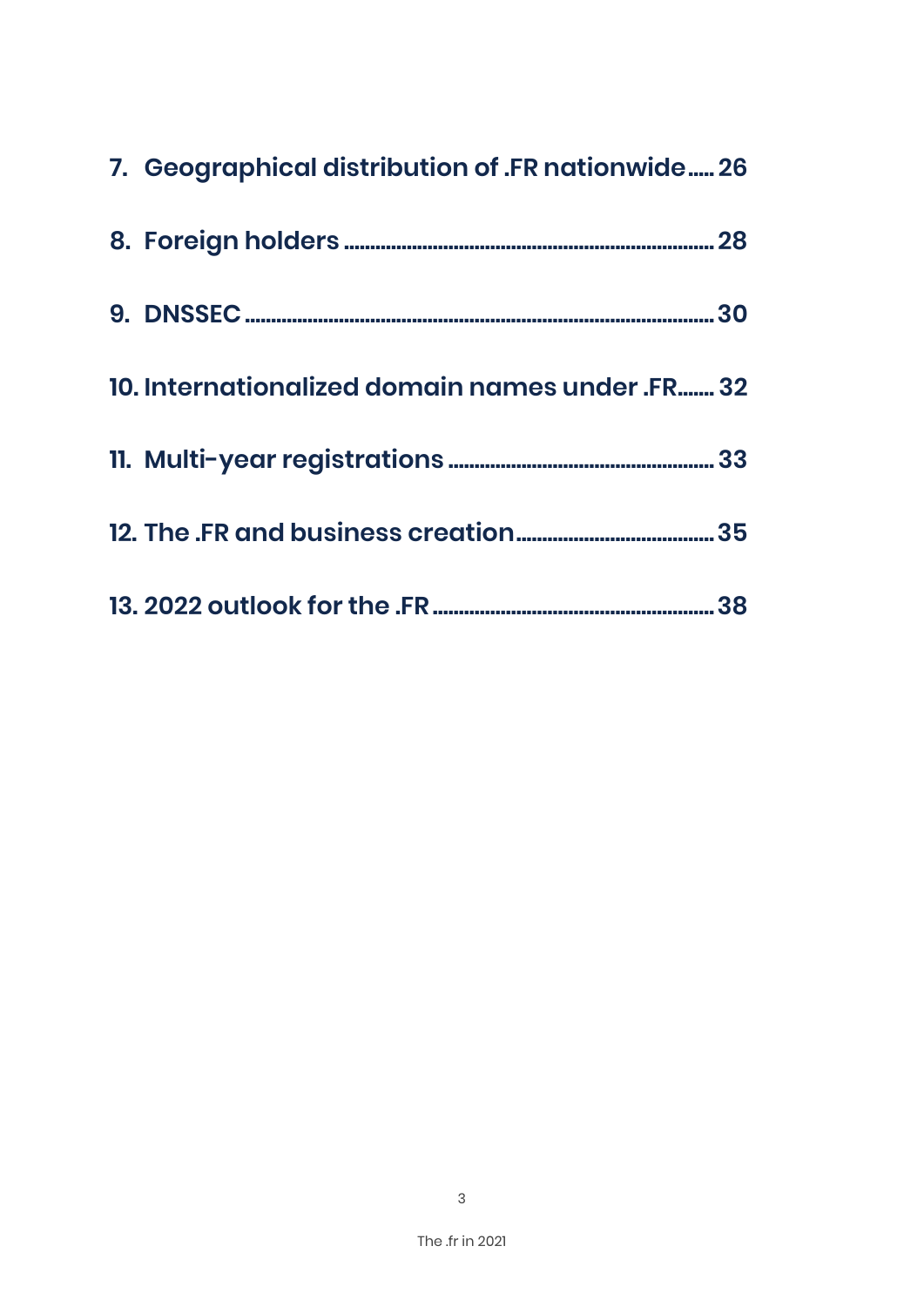# **Definitions**

**TLD (top-level domain):** the last segment or extension of a domain name; the part that follows after the "dot" symbol. .FR and .ORG are top-level domains.

**ccTLD (country-code top-level domain):** a TLD specific to a country or territory. The ccTLD for France is .FR, but there are other French ccTLDs such as .RE (Réunion), .PM (Saint Pierre and Miquelon), etc.

**gTLD (generic top-level domain):** generic TLD, not attached to a particular country or territory. .COM, .NET and .ORG are gTLDs.

**Legacy gTLD:** generic TLD created before 2014. These are "legacy" TLDs, such as .COM, .NET, .ORG or more recently (2001-2004) .INFO, .BIZ, .MOBI, etc.

**nTLD (new top-level domain):** generic TLD created after 2014. nTLDs are divided into several sub-segments such as geoTLDs (regions, cities, etc.), Community TLDs (community-based), .BRANDs (TLD suffix corresponding to major brands) or generic nTLDs (common dictionary terms).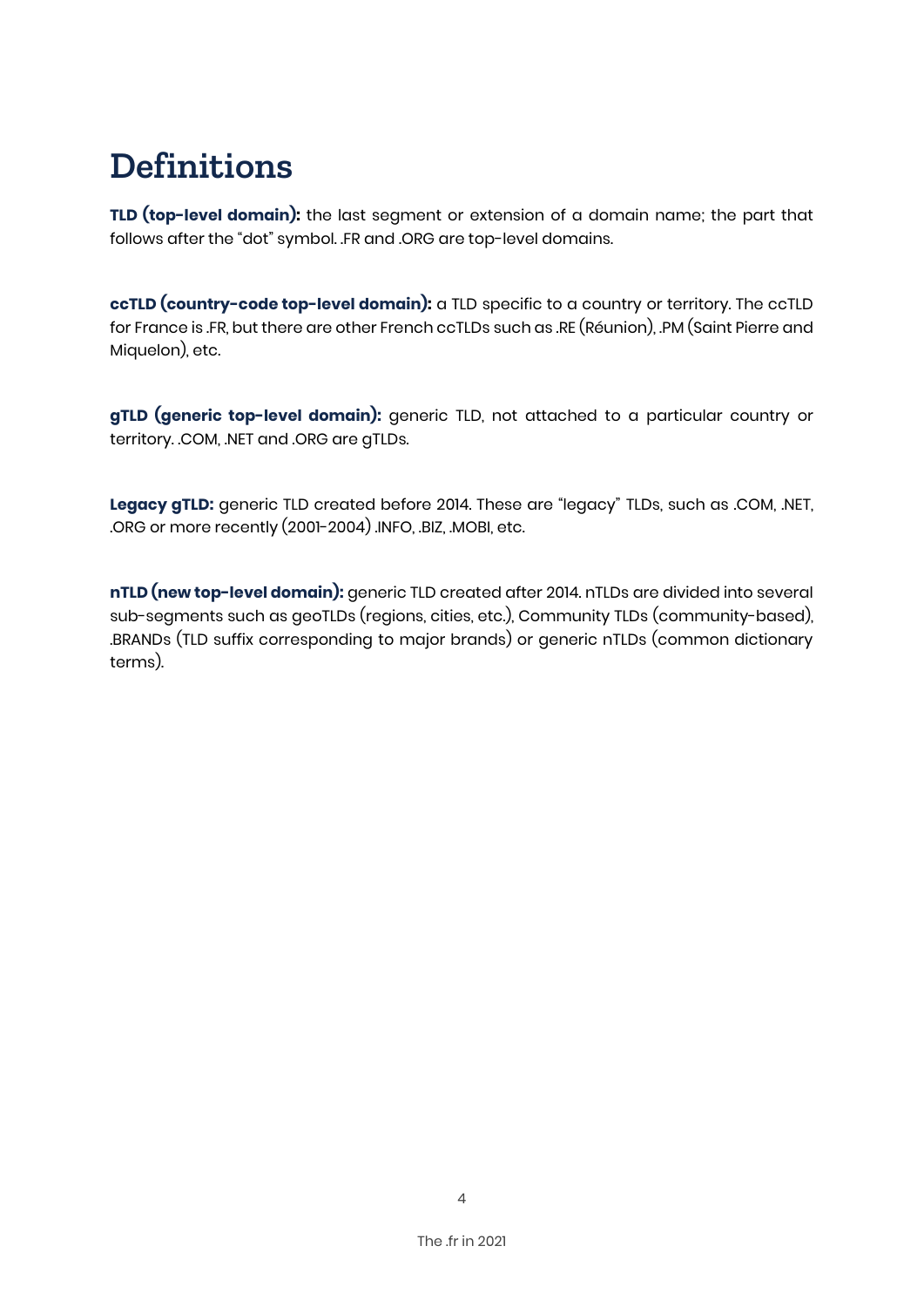# **Preamble**

Like 2020, the year 2021 saw exceptional conditions, with the persistence of the health crisis. As registry for the .FR TLD, Afnic was well placed to observe the adaptation of French society to these exceptional conditions, particularly from the viewpoint of the digital transition process.

Looking only at the domain names market in France, the trend seen in 2020 continued until the spring of 2021, before dipping below the 2020 trend from May on. Overall, the all-time record number of create operations set in 2020 (793,000) was not repeated, but the 777,000 create operations of 2021 - 12% more than in 2019 - show that French users were continuing to discover and take ownership of the benefits of digitisation.

This report details the activity of .FR over the past months. It also throws some light on how to read the more general trends while attempting to anticipate how they might evolve in 2022.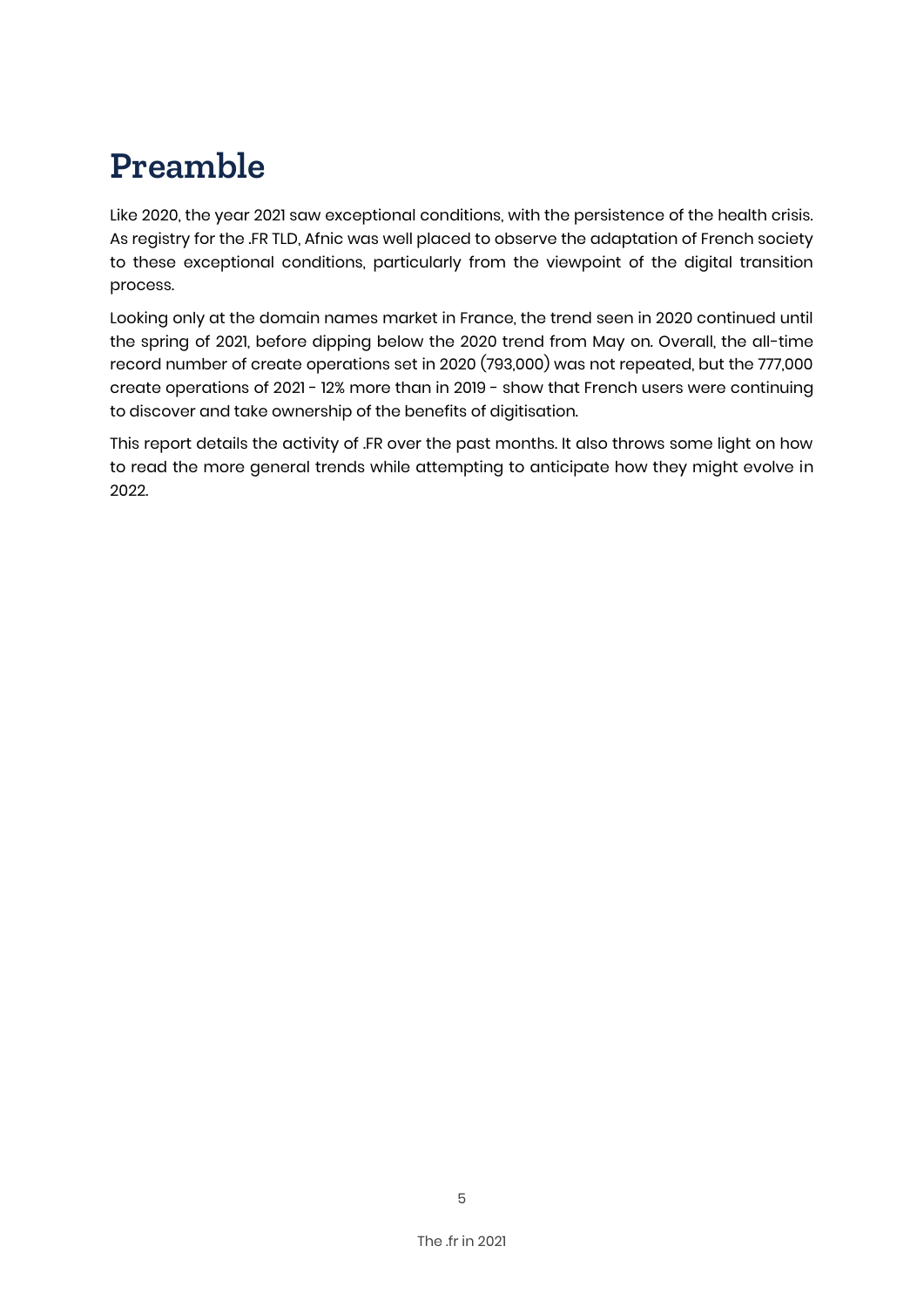# **Executive summary**

The .FR TLD maintained a steady dynamic in 2021, albeit slightly down on 2020. Create operations were down by 2% and growth in the stock of domain names went from 7.0% to 5.8%.

These changes result from the change of pace in the digital transformation, which led numerous VSEs and SMEs to develop their online activities. This dynamic remained strong in 2021 although a slowdown has been seen with businesses that still do not have an online presence becoming increasingly rare.

The market share of .FR in France continued to grow, reaching 38.75% at the end of 2021.

The retention rate also improved, reaching 84.6% compared with 83.9% in 2020. The age structure of .FR domain names has contributed so far to the TLD's stability, but also to its growth.

"Deconcentration" of the .FR TLD continues, with create operations being less concentrated than the stock of names. This was even more marked in 2021 than in 2020 for the three main registrars active in .FR.

Regional dynamics do not show the same "catch-up" effect in certain regions as in 2020, this phenomenon no doubt being related to the slowdown in create operations.

There is a positive correlation, more or less marked depending on the years, between .FR create operations and business creation, even though not all .FR domain names are registered by start-ups and not all start-ups turn exclusively to the .FR TLD.

Prospects for the .FR TLD in 2022 are determined by two phenomena, the extent of which it is difficult to predict. On the one hand, a digital transformation that may establish itself permanently in users' behaviour. On the other hand, the general state of the economy, which may weigh on investment in the medium term, in a context of widespread failures of businesses kept afloat by government aid in 2020 and 2021.

At 31 December 2021, the .FR domain had 3,882,488 names in stock, compared with 3,670,372 at 31 December 2020.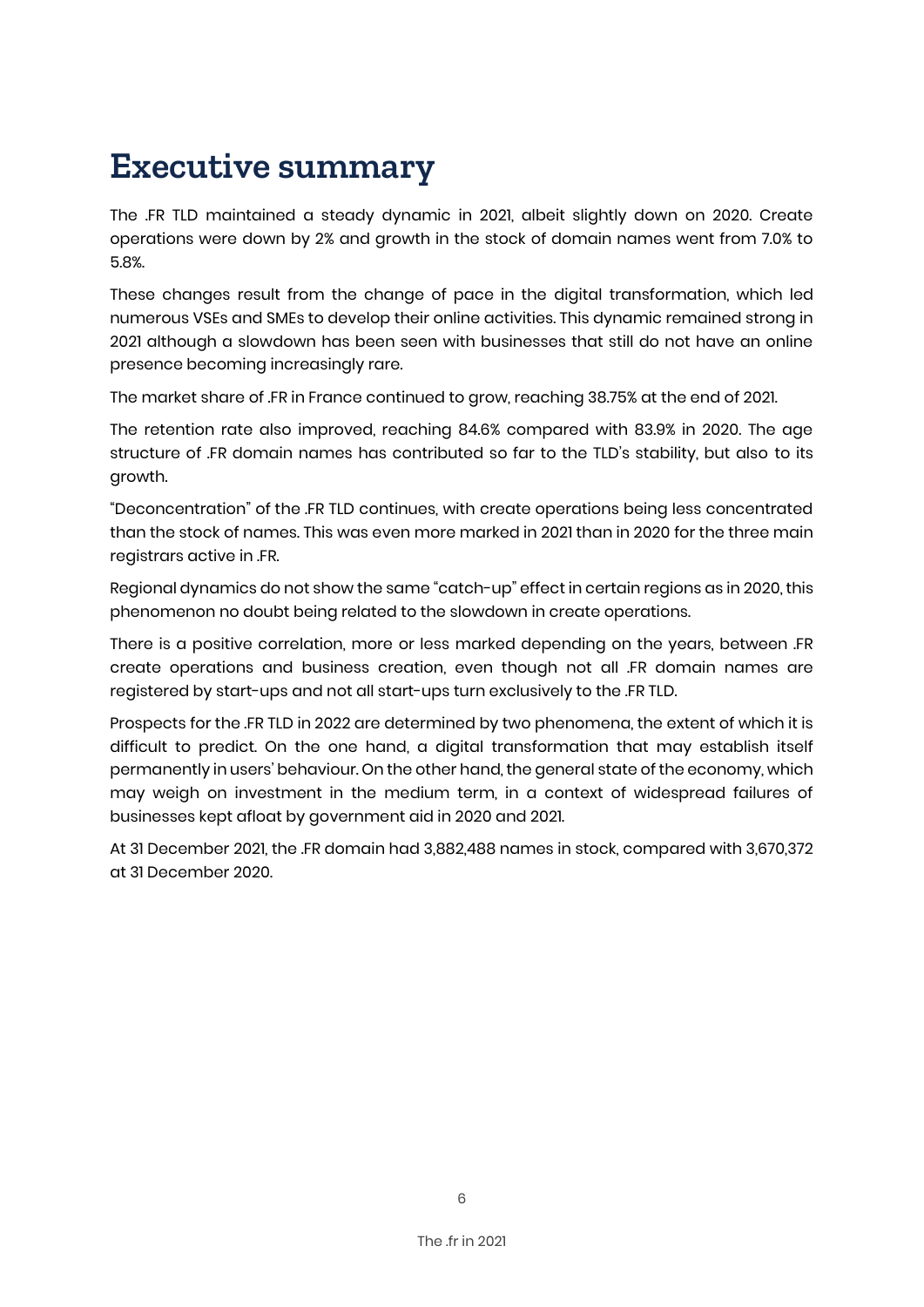### **1. Growth of the .FR**

After two years of slowdown, .FR almost doubled its growth in 2020 relative to 2019 (7.0% as against 3.7%). In 2021, growth slowed slightly, while still remaining at the historically very high level of 5.8%. This growth also remained higher than that of the French market for all TLDs together (3.6% in 2021 compared with 6.1% in 2020).

The growth of all ccTLDs of the European Union (which now excludes .UK) followed the same trend as that of .FR: a slight downturn following the explosion of 2020 (2.9% as against 3.4%), while remaining above its 2019 level of 0.7%.

Lastly growth in the world market showed the opposite trend to that of Europe due to the effect of fluctuations in the numbers of Legacy TLDs and new TLDs. New TLDs had suffered particularly in 2020, and the global market trend was down by -0.2%. The year 2021 saw the start of a recovery (+0.7%) following the end of the purges in the major nTLDs. Growth remains fragile however, being exposed to substantial negative variations, particularly in the .CN domain (China) which at one stage in 2021 had lost as much as 40% of its stock on a sliding 12-month basis.

The volatility of TLDs whose volumes rely on mass "domaining" remains high and may also lead to the perception of a market "recovery" which in reality is merely the reflection of the adaptation of these players' business models to the conditions brought about by the pandemic.



### **Change in annual growth rates**

#### **Figure 1: Change in annual growth rates**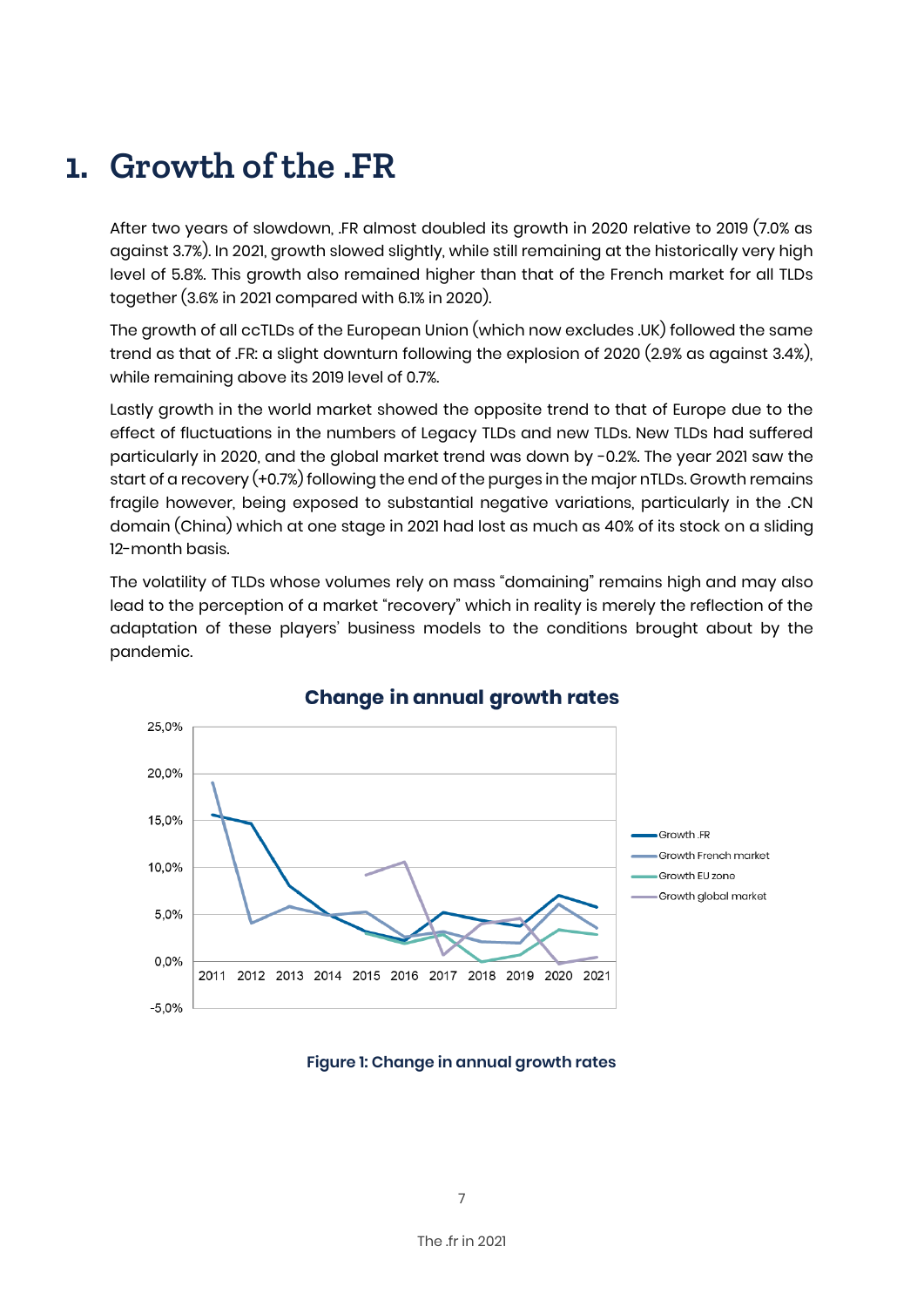### **2. Market share in France**

Having grown faster than its local market in 2019 (see Figure 1), the market share of the .FR domain stood at 38.75% at the end of 2021 (compared with 38.0% at the end of 2020). This market share constitutes a new all-time high for the .FR TLD.

The gain in market share was thus 0.8 of a percentage point (pp) in 2021, whereas the .COM TLD for its part gained 0.6 of a pp. The differential between the two TLDs thus remained fairly stable in 2021, with a slight advantage to the .FR TLD.

|                          | 2017    | 2018    | 2019    | 2020    | 2021    |
|--------------------------|---------|---------|---------|---------|---------|
| .FR                      | 0.7%    | 0.8%    | 0.5%    | 0.3%    | 0.8%    |
| .COM                     | 0.1%    | 1.2%    | 0.6%    | $-0.6%$ | 0.6%    |
| <b>Other Legacy TLDs</b> | $-1.0%$ | $-0.9%$ | $-0.8%$ | $-0.3%$ | $-0.3%$ |
| <b>Other ccTLDs</b>      | $-0.1%$ | $-0.3%$ | $-0.2%$ | $-0.4%$ | $-0.2%$ |
| <b>nTLDs</b>             | 0.3%    | $-0.9%$ | $-0.1%$ | $1.0\%$ | -0.9%   |

#### **Table 1: Changes in market share in France (2017-2021)**

Table 1 shows the gains and losses in market share over the past five years. During this period, the situation of the .FR TLD improved constantly with a total gain of 3.1 pp. The .COM domain for its part gained 1.9 pp, Other Legacies lost 3.3 pp, Other ccTLDs lost 1.2 pp and nTLDs lost 0.6 pp.

The year 2021 saw a return to these long-term trends following the 'anomalies' of 2020 (losses of the .COM TLD, one-point gain of the nTLDs). This observation allows us to establish that the pandemic may have had the effect of accelerating some trends that were already there, but that it did not really change things. The two TLDs best known to French users continued to be much in demand while the rest struggled to keep in step with the market dynamic.

Their declining market shares can still be explained by the same factors as in previous years: defensive registrations, 'Other Legacies' suffering from 'portfolio clear-outs' not offset by a strong volume of create operations.

nTLDs for their part follow two quite different rationales. On the one hand there are the lowcost nTLDs attracting bargain create operations with subsequent low retention rates. And on the other hand, the more "classic" nTLDs, compelled by the fixed charges imposed by ICANN and by their relatively low volumes to charge rates that make them uncompetitive while at the same time not allowing them to obtain sufficient margins to finance the promotional operations they would need to carry out in order to make themselves widely known to their targets.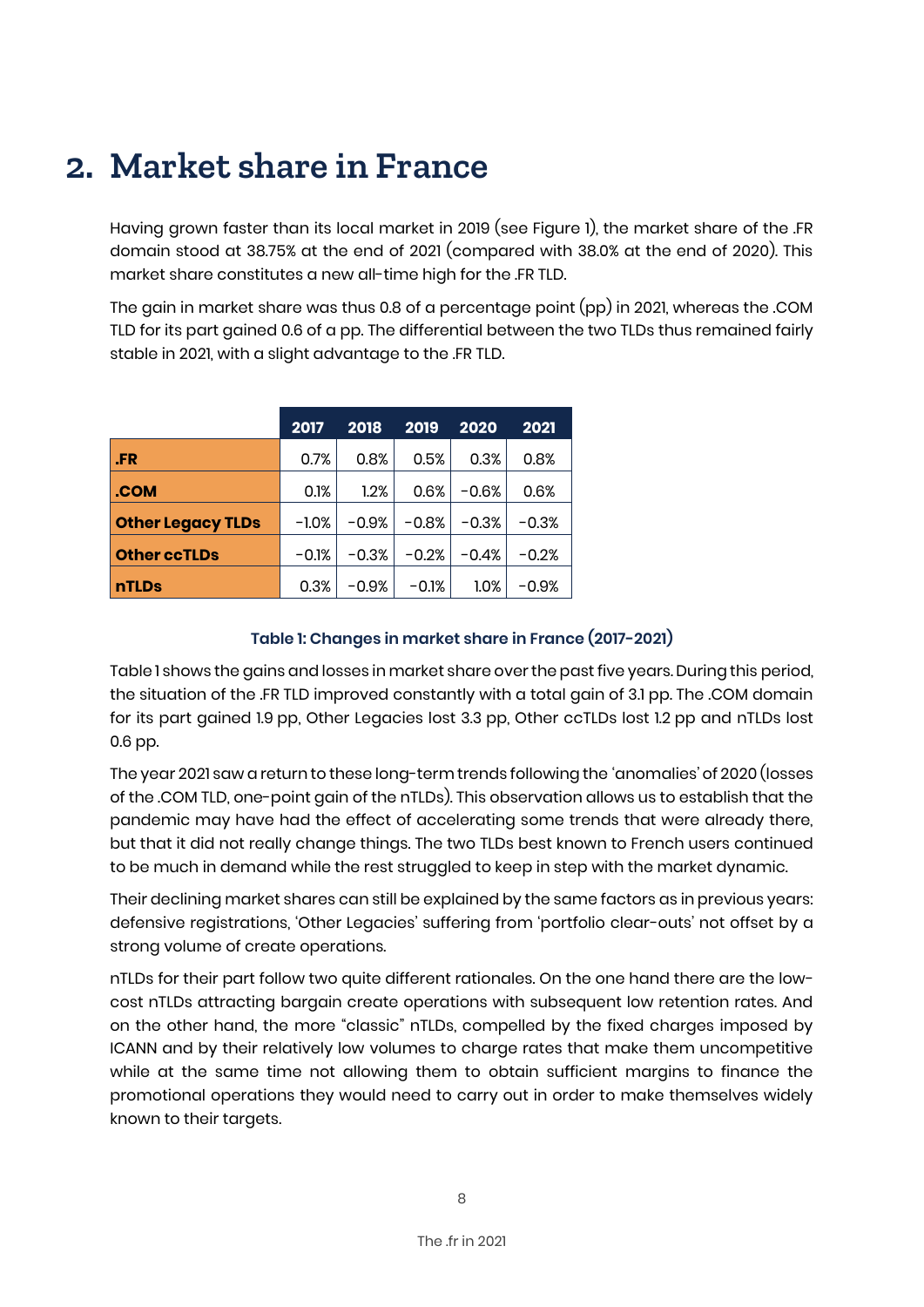Figure 2 below shows that over a long period, the reality of the market is that of use, and that the great challenge for secondary TLDs such as "Other Legacy TLDs", or newcomers to the market such as nTLDs, is how to anchor themselves in real use.



### **Changes in market share in France**

#### **Figure 2: Changes in market share in France**

*Data for TLDs other than .FR are estimates provided by ZookNIC.*

As a result, the durability and the success of a TLD are less measurable by the volumes of stocks or the creation dynamics than by the use made of the names. This aspect is unfortunately also one of the most difficult to assess, and for the time being we are not in a position to present reliable data on the subject.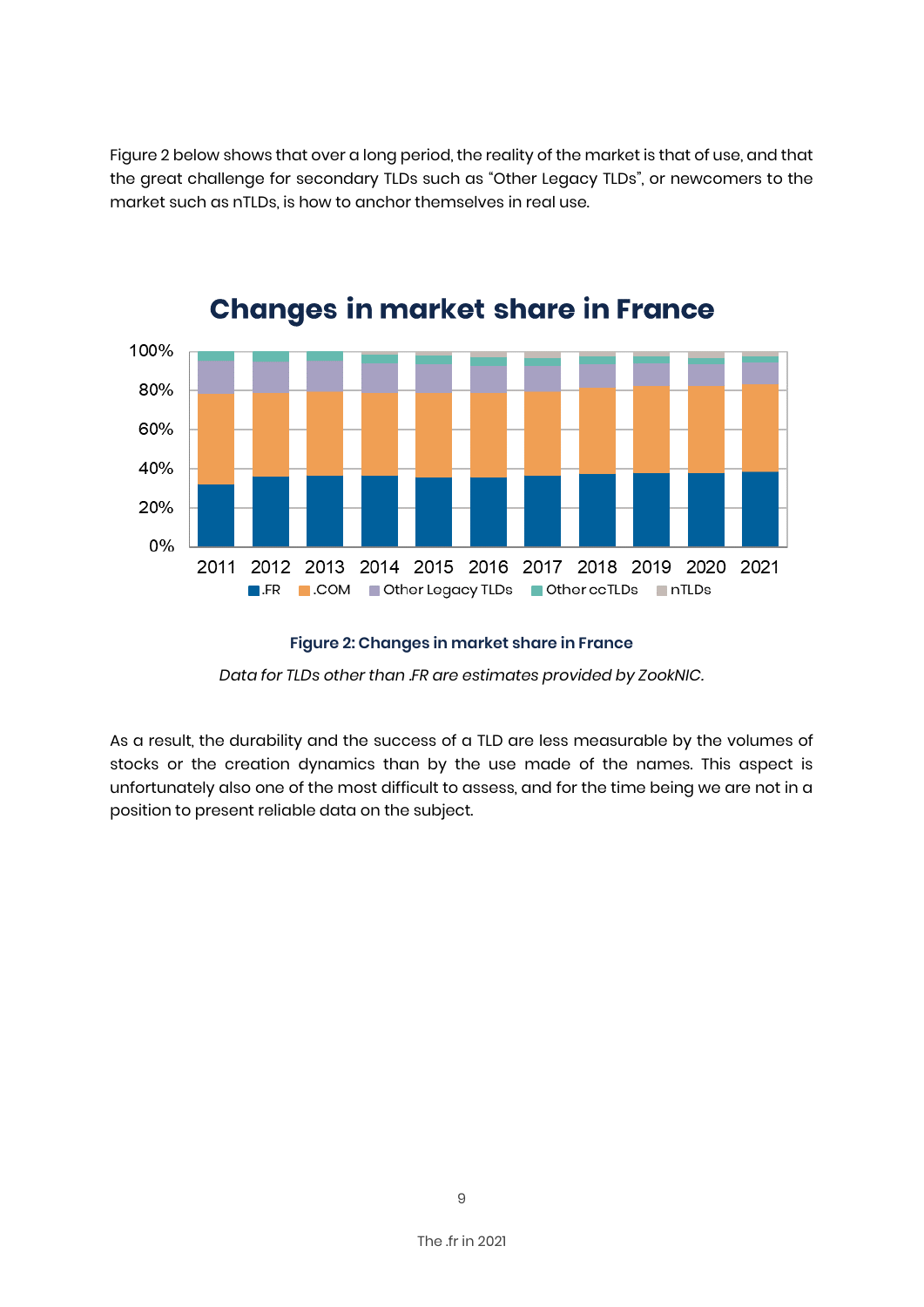# **3. Activity of the .FR**

The activity of the .FR TLD in 2021 was characterised by a level of create operations that was still high (down by 2% on 2020 but up by 12% on 2019);

The number of delete operations increased, but by 2.1% only, while the stock of names grew by 5.8%, with a consequent improvement in the retention rate.

Both phenomena are interesting in the current context: on the one hand, create operations held up better than might have been expected, reflecting the continuation of the dynamic of 2020 into part of 2021; and on the other hand, delete operations did not take off as might have been feared in a context of latent economic crisis caused by the pandemic.

| <b>Flows</b>                                    | 2020    | 2021    | <b>Change</b><br>(abs.) | <b>Change (%)</b> |
|-------------------------------------------------|---------|---------|-------------------------|-------------------|
| Create<br>operations                            | 793,441 | 776,514 | $-16,927$               | $-2.2%$           |
| <b>Net</b><br>delete<br>operations <sup>1</sup> | 551,994 | 564,245 | 12,251                  | 2.1%              |
| Net balance                                     | 241,447 | 212,269 | $-29,178$               | $-12.1%$          |

Table 2 shows the differences by type of flow.

#### **Table 2: Flows of .FR activity in 2020**

Consequently the net balance was more than 200,000 names.

Figure 3 presents the trends in .FR flows since 2011 and shows the habitual levels of create and delete operations and the net balance.

<sup>&</sup>lt;sup>1</sup> Net delete operations correspond to gross delete operations less operations to "restore" names deleted then kept by their holders, plus the delete operations carried out at the initiative of Afnic, notably in the context of verification operations.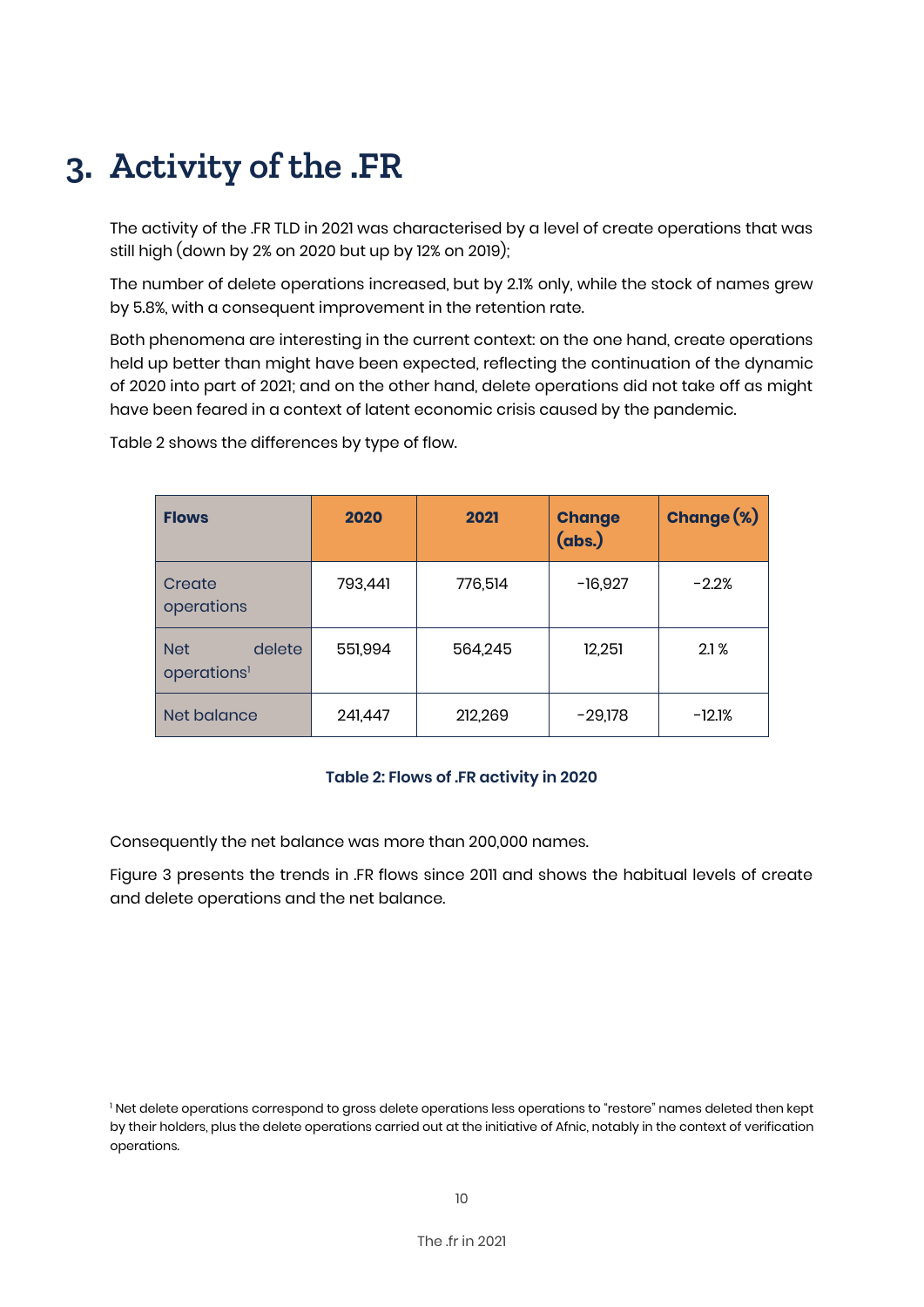

### **Change in .FR activity**

**Figure 3: Change in .FR activity**

Since the peak in 2012, create operations have varied between 600,000 and 700,000 a year, 2015 and 2016 having been the weakest years. The trend had been improving since 2016, but the level of 2020 seems clearly in excess of the trend and was virtually maintained in 2021.

Delete operations, for their part, have been in the range of 500,000 to 600,000 a year since 2013, with two peaks in 2016 and 2019 associated with specific one-off incidents. In 2021 they were once again close to 600,000 without actually reaching this figure. Their relative stability in a context of growing stock implies a constantly improving retention rate: as we shall see hereunder, in 2021 this rate reached the historic level of 84.6%<sup>2</sup>. .

<sup>&</sup>lt;sup>2</sup> The retention rate is calculated using the following formula: (Stock 1 Jan. 2022 – Create operations 2021) / Stock 1 Jan. 2021. It therefore measures the proportion of names present at 1 January 2021 that were still present at 1 January 2022. Purists distinguish between this retention rate and the Renewal rate, which measures the number of names renewed as a proportion of all those expiring in the period considered. For reasons of benchmarking, we prefer to use the retention rate, which can be calculated without having expiry dates for renewed names.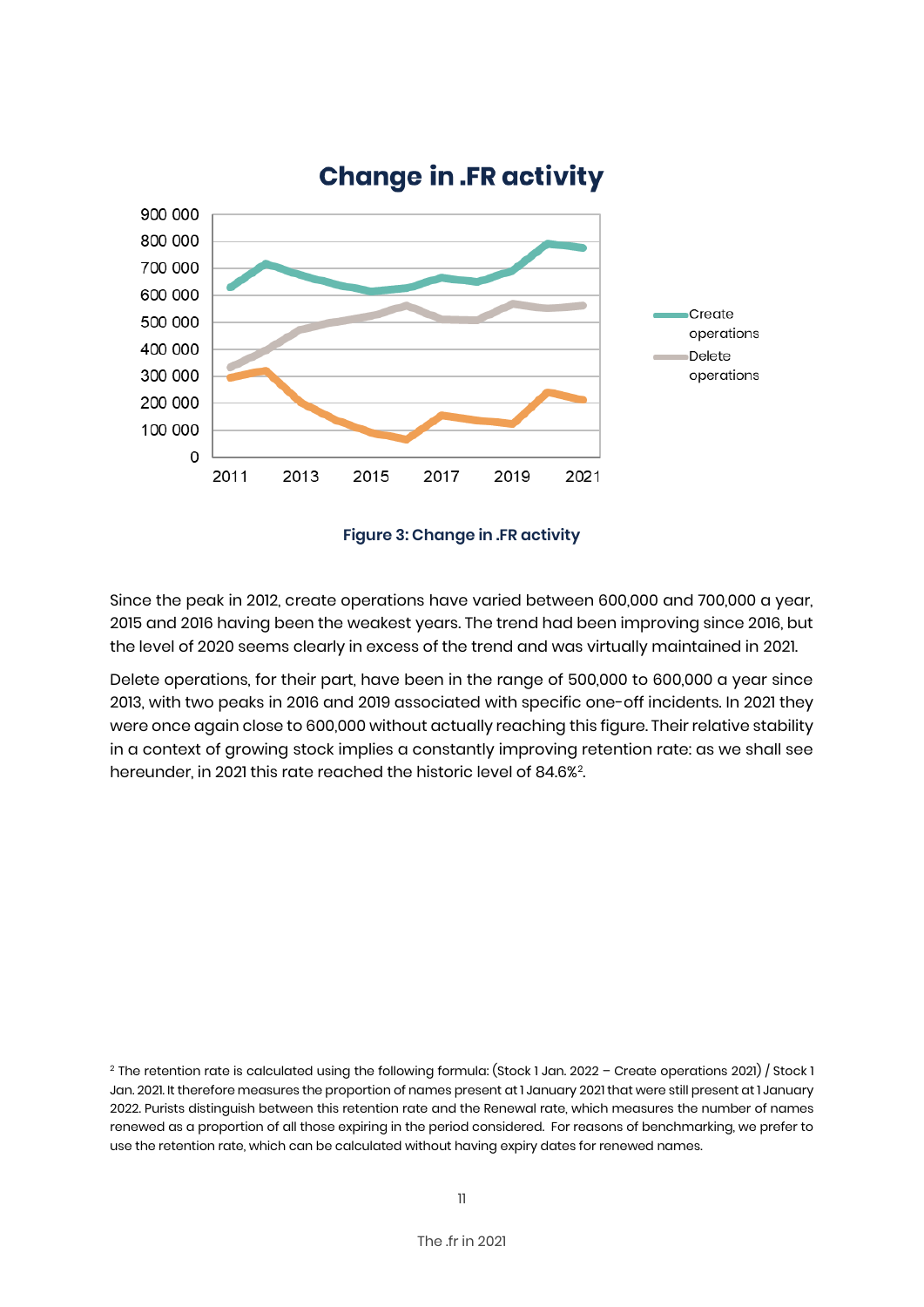### **4. Structure of the .FR net balance**

A study of the components of the net balance and their changes highlights the dynamics underlying the performance characteristics discussed above.

Figure 4 shows the variations in domain name renew and create operations from one year to another, their addition forming the net balance.



### **Structure of the .FR net balance**

**Figure 4: Structure of the .FR net balance**

The variation in renew operations was positive in all years from 2012 to 2021, reflecting the fact that the absolute number of domain name renewals continued to grow (2021 being the first year in which more than three million .FR names were renewed.) This positive variation decreased from year to year between 2012 and 2016 before returning in 2017 to the 2015 level and passing the >150,000 names mark in 2018. The increase in delete operations weighed on this parameter in 2019, but in 2020 it once again came close to >150,000 names. In 2021, the positive variation was comparable with those of the years 2012 and 2013, as reflected in the significantly improved retention rate.

Changes in create operations followed a downward trend in 2013-2015 before recovering in 2016 and 2017, turning negative again in 2018 and finally re-establishing themselves in 2019. 2020 was both exemplary and atypical. The exceptional performance was not repeated in 2021, and create operations were down slightly.

Since at least 2012, the variation in the net balance has been caused more by changes in renewals (names maintained in the stock) than by changes in the number of create operations, and this factor has boosted or depressed results accordingly. This situation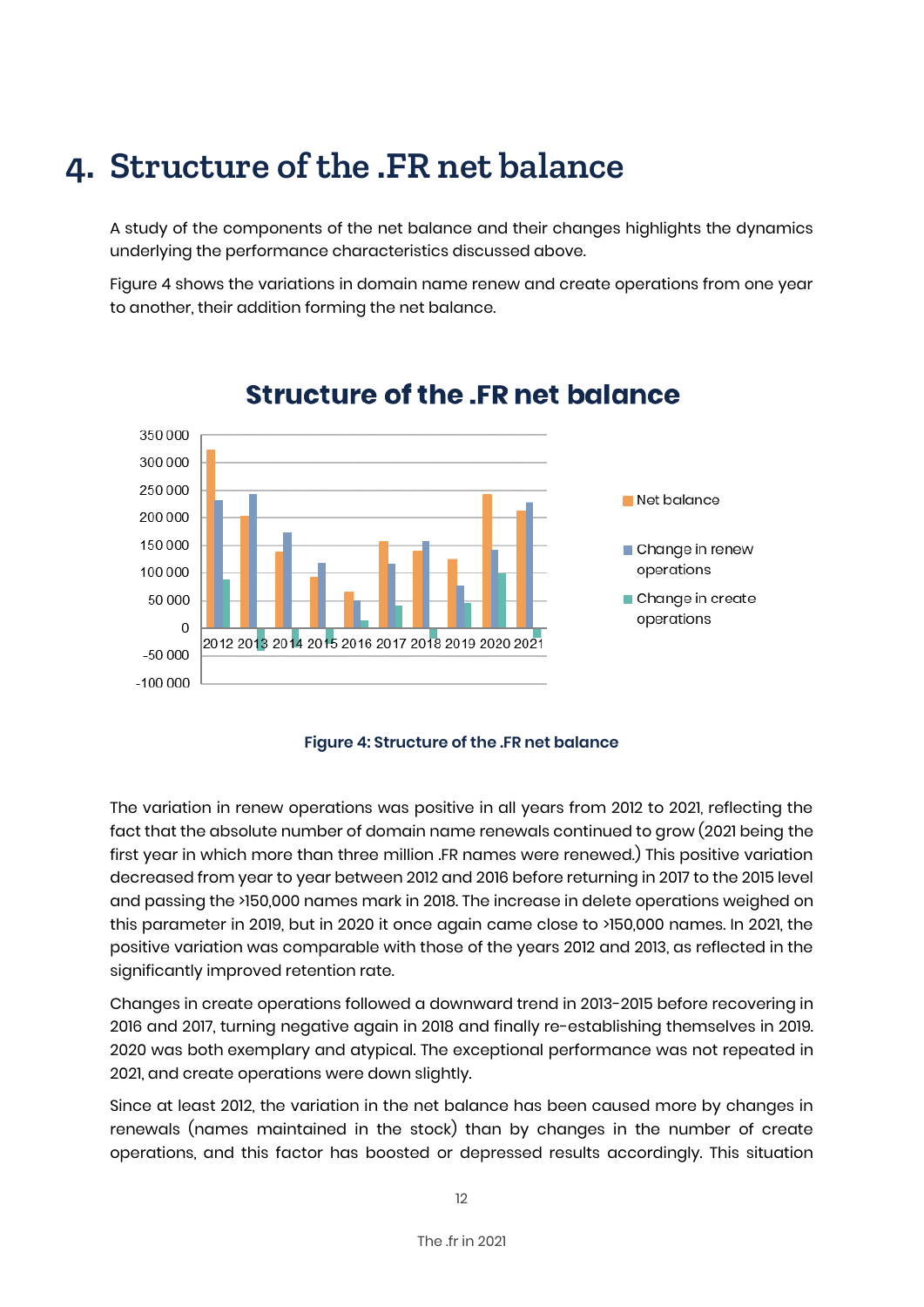applies to all TLDs that have existed for several decades. It highlights their registrars' interest in according particular importance to renew operations, even if create operations retain an obvious strategic interest.

A study of the key parameters of the .FR TLD helps to explain these factors and to illustrate the reasoning behind activity forecasts.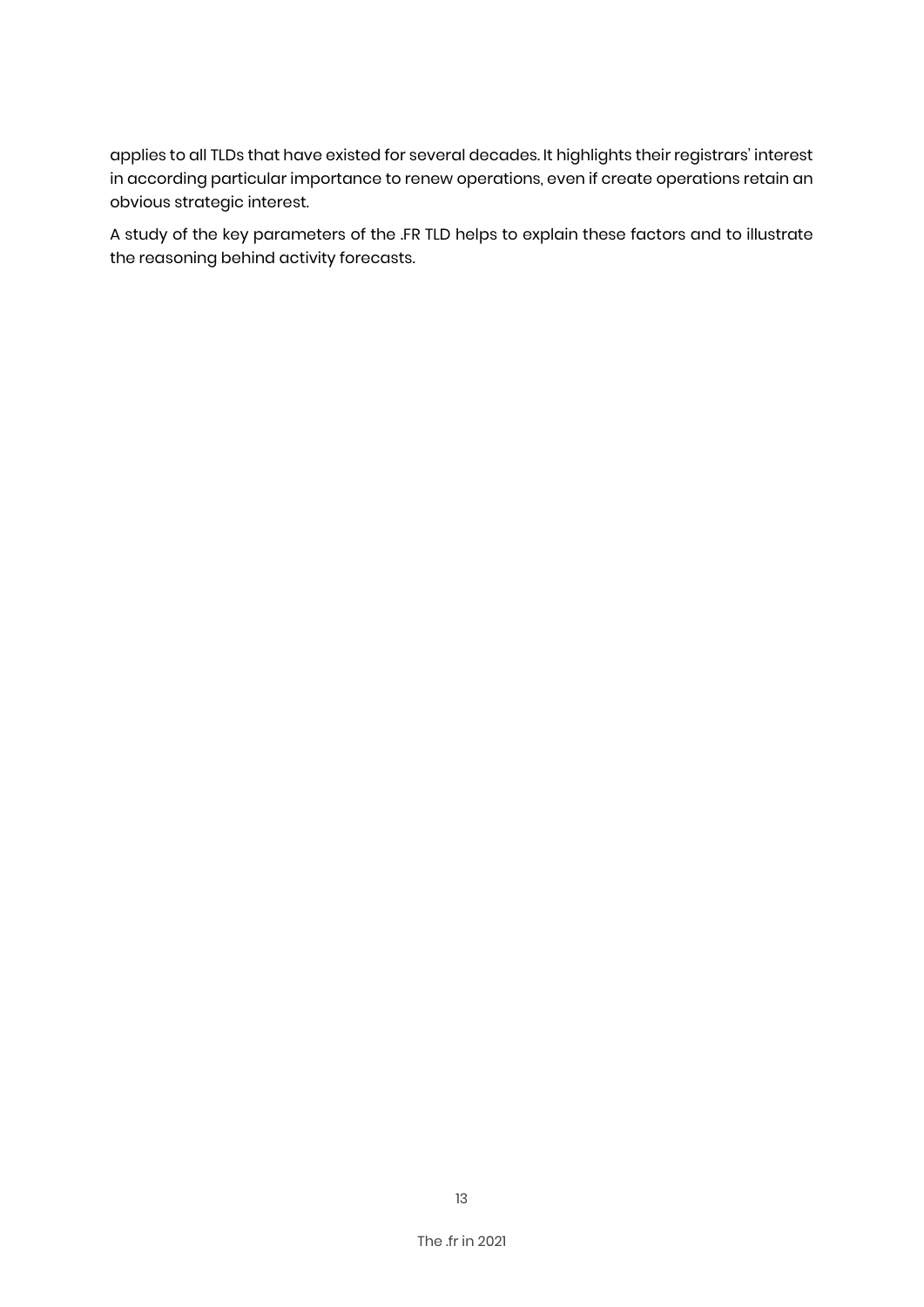# **5. Key parameters of .FR**

### **5.1. Slight decline in creation rate**

The creation rate represents the percentage of names created during the year in stock at year-end.

The "younger" or more "dynamic" a TLD, the higher its creation rate. This rate tends to reduce over time, since the stock of names increases from year to year and the effort needed in terms of create operations (in absolute value) in order to maintain a similar rate from one year to the next is therefore automatically ever greater.

Figure 5 shows that the creation rate of the .FR TLD, which was very high in 2010-2012, fell sharply (-8 pp) in 2013-2015 before levelling out in 2016-2017, falling again in 2018 and recovering since 2019. It continued to increase in 2020, which was to be expected in view of the context of the accelerating digital transformation.



### **Change in creation rate**

#### **Figure 5: Change in creation rate**

As forecast in the .FR Observatory in 2020, the creation rate for 2020 was not maintained in 2021, when it fell back to 20%. The scenarios referred to then in terms of possible future developments remain valid: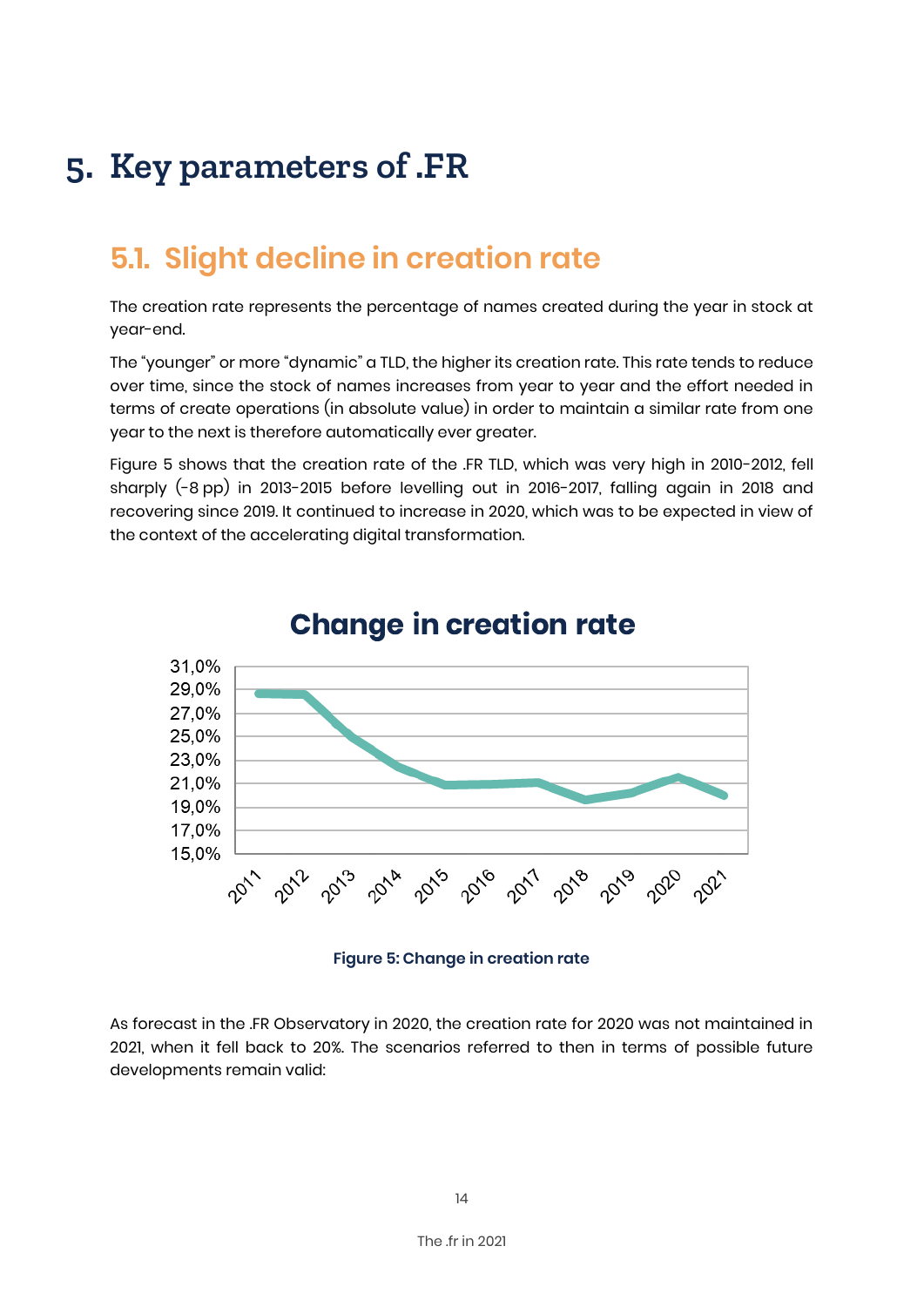- **an optimistic scenario in which the digital transformation initiated in 2020 continues and sustains the dynamic of create operations;**
- **a pessimistic scenario in which the economic crisis reduces investment and discourages potential project promoters from starting up new businesses.**

The optimistic scenario presupposes the persistence of a dynamic we have already seen slowing in 2021 relative to 2020, while remaining above that of 2019. Figure 5.1 shows that the inflection point came in week 19 (May 2021). Creations declined continuously until week 33 (August) before picking up again after the summer recess and settling at an average of 15,000 a week between September and the beginning of December. They suffered a sharp slowdown in December due to the school break and the holiday season (a recurring effect every year).



**Figure 5.1: Comparison of levels of weekly creations in 2020 and 2021.**

It seems reasonable to suppose that, all other things being equal, this trend will carry over into 2022 and that creations will once again drop slightly, coming in at around 750,000, with the creation rate fluctuating between 19% and 20%.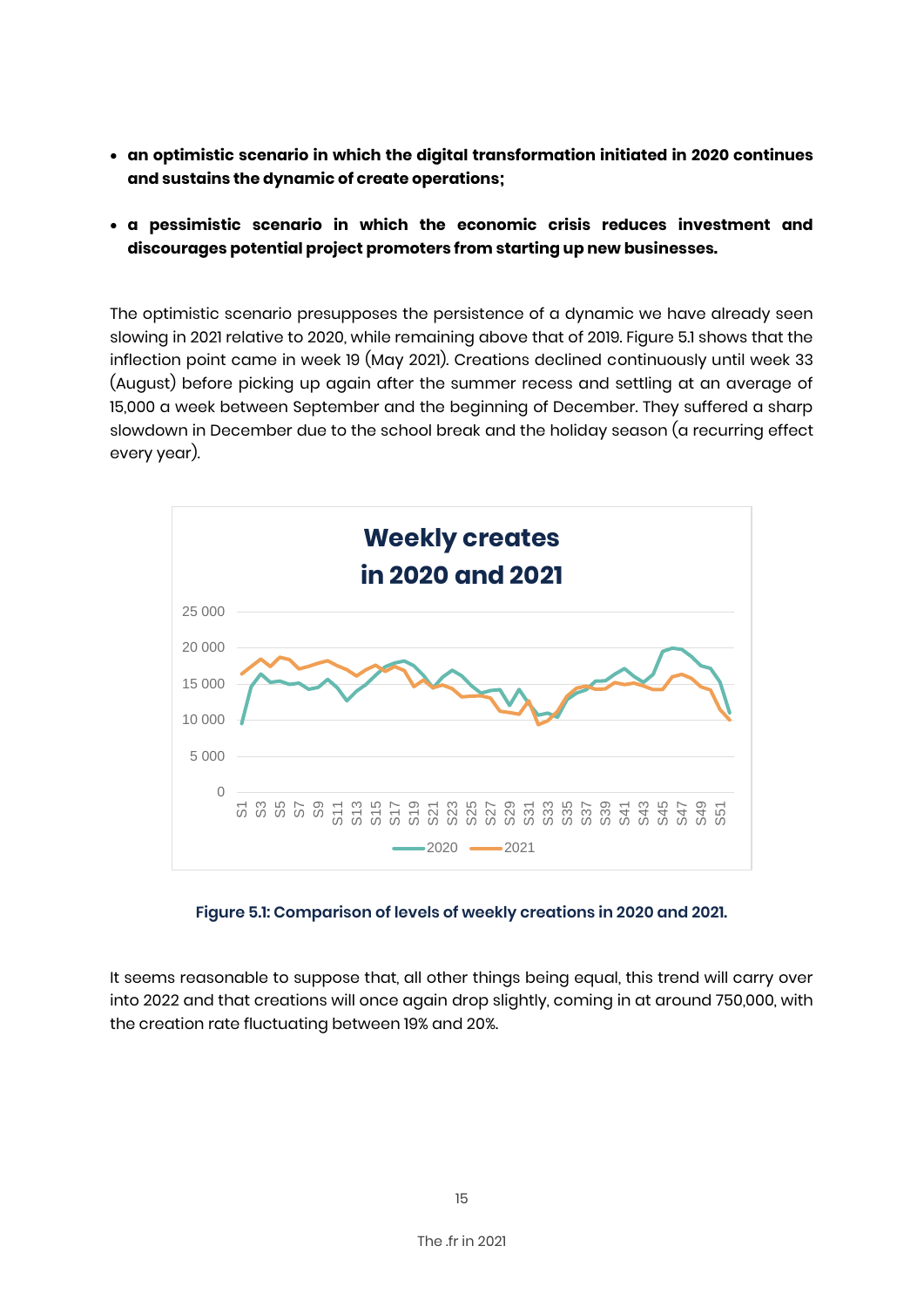### **5.2. Increasing retention rate**

The retention rate is calculated by subtracting the number of create operations during the year from the stock at year-end and comparing that balance with the stock at the beginning of the same year. It therefore measures the proportion of names in the portfolio at the start of the year that were still there, i.e. had not been deleted, at year-end.

We have seen that this retention rate increased in 2021 due to the number of delete operations increasing more slowly than the stock of names.



### **Change in Retention Rate**

**Figure 6: Change in retention rate**

Figure 6 shows that this rate remained in the range of 81% to 82% until 2016, before shifting up to between 82.8% and 84% in 2018-2020. The increase in 2017 was linked directly to the introduction of automatic renewal systems by several major registrars, which led to a gain of 2 pp on average in the .FR retention rate, i.e. around 60,000 names in a stock of 3 million.

The fall in 2019 was caused by the deletion of the portfolio of a domainer declared ineligible under the .FR Naming Charter, but also likely by a catch-up effect in delete operations that it had not been possible to carry out due to automatic renewal, some holders having been caught unawares by this in 2017/2018. This phenomenon faded in 2020, thus contributing, together with the digital transformation, to enhancing the value perception of domain names as key elements in any online presence strategy.

This trend persisted in 2021, the retention rate reaching an all-time record of 84.6% - 88.2% for names held by legal persons and 79.0% for those held by natural persons (traditionally more volatile).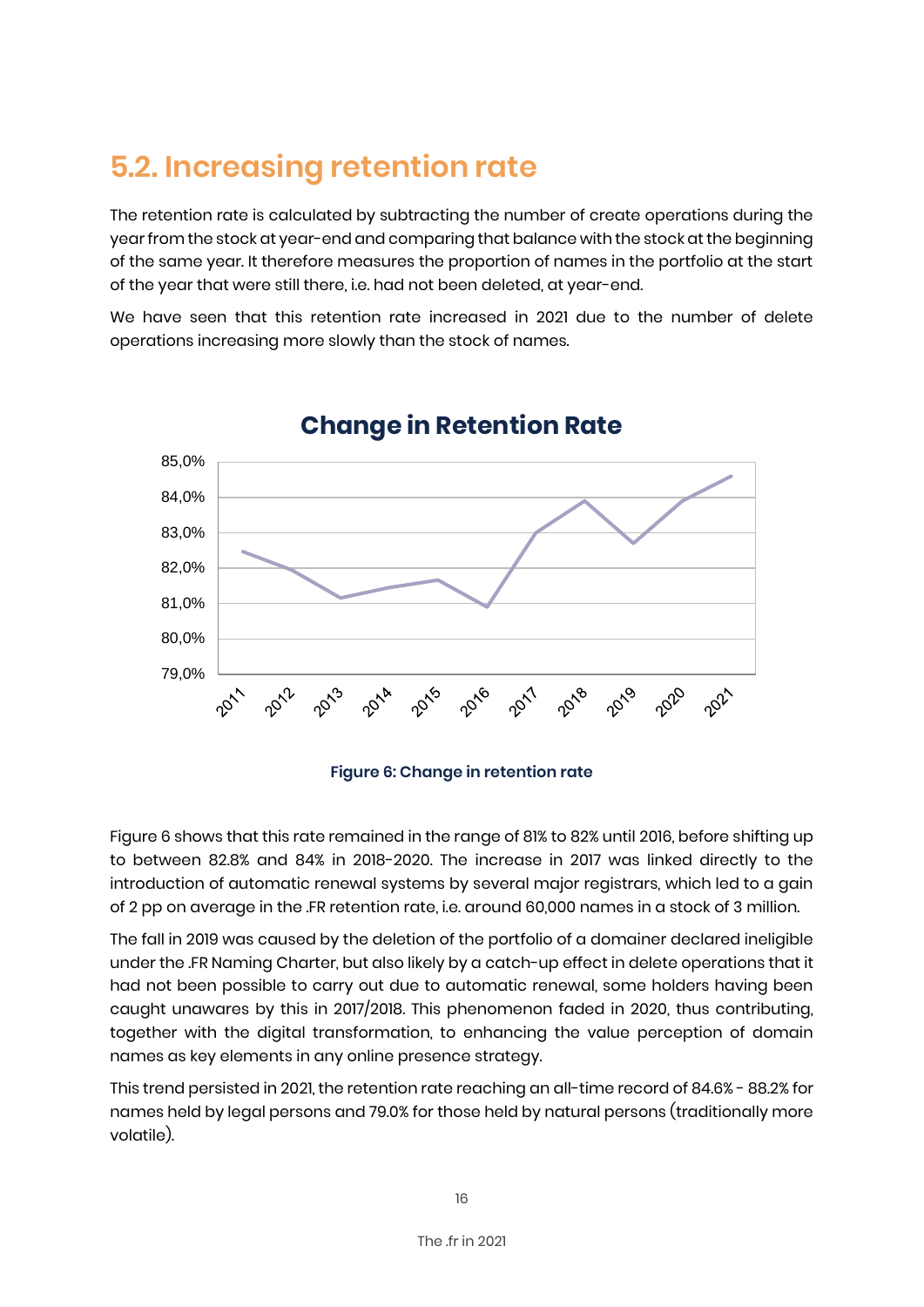The improvement in the overall retention rate was determined mostly by legal persons, for which the rate increased by 0.9 pp in 2021 as against 0.6 pp for natural persons and 0.7 pp overall.

This development can be explained by the same factors as in 2020: a clearer perception of the value of domain names and more systematic renewal of these names. In fact, the older a name, the greater the probability of its being renewed. The ageing structure of the .FR portfolio is therefore a key factor in understanding the phenomenon.

# **5.3. Repartition of .FR names, by age, an explanatory factor**

Figure 7 hereunder shows the distribution of extant .FR domain names by age at 31 December 2021. Names created in 2021 are 0 years old, those created in 2020 one year old and so on.

This structure has remained very stable over time, names created during the past year constantly representing around 20% of the stock (the same as the creation rate). Three tiers can be distinguished: names created in 2020 and 2021 (34%), names that are from two to six years old (36%) and those that are seven or more years old (30%).



**Figure 7: Structure of .FR names by age at 31 December 2021**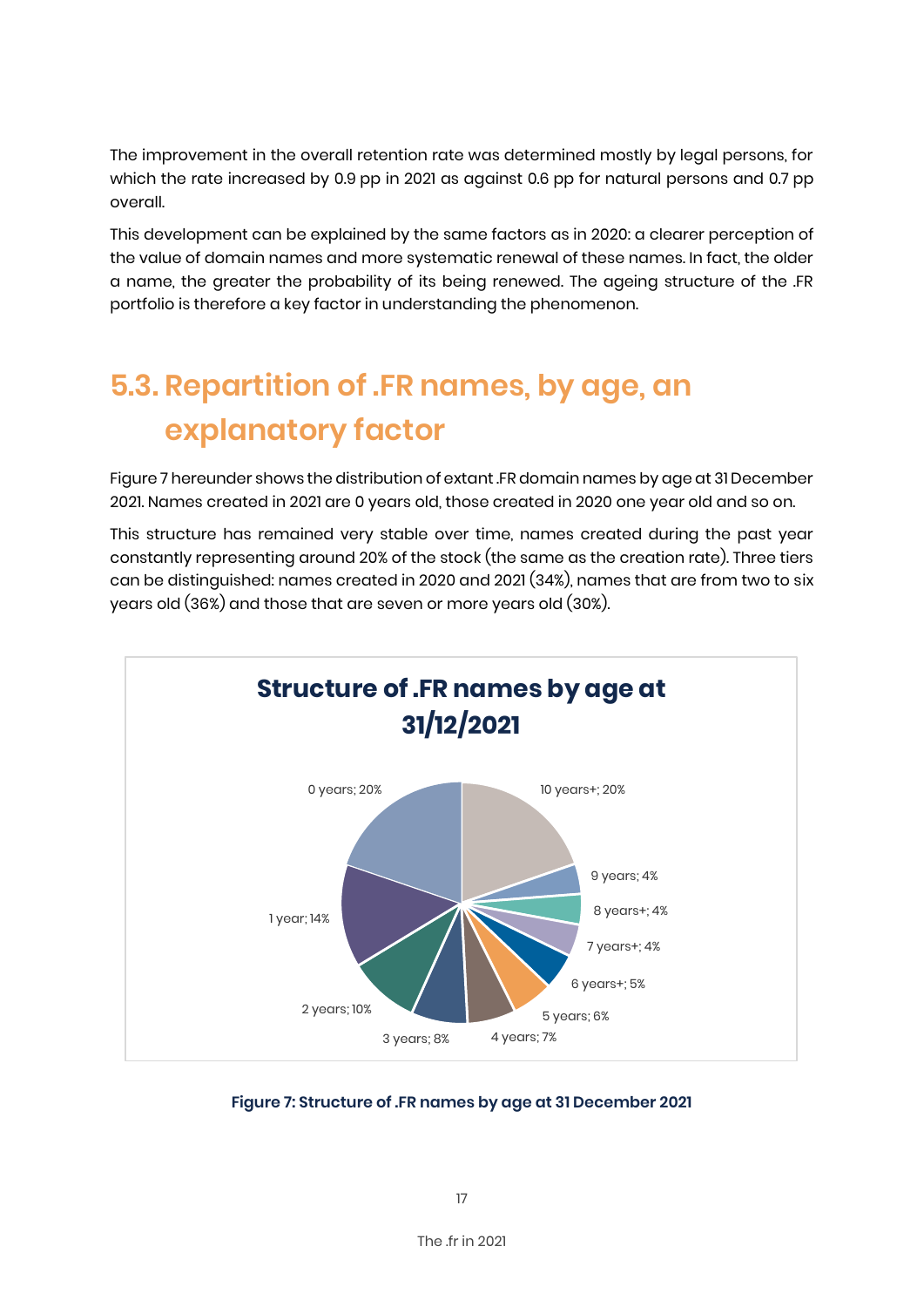The age structure of .FR names has a direct impact on the TLD's retention rate, since this rate varies with the age of the domain names (see Figure 8).



#### **Figure 8: Retention rate by age of .FR names in 2021**

The retention rate in year 1 (the first renewal) is close to 70% and subsequently increases to 80% or more. A domain name retained for several consecutive years has an ever-increasing probability of being retained in the future: after five years the retention rate is 90% or more.

The particularly low retention rate in year one (70%, as against an overall rate of 84.6%) shows that registrars could conduct effective loyalty campaigns at the time of this first anniversary when the expectancy of gain (renewal of names) is at its highest.

The retention rate is never 100%, reflecting the existence of a phenomenon of natural erosion, which decreases as the names age. In any case, the regular increase in the proportion of names that are five or more years old goes some way towards explaining the structural increase in the overall retention rate of .FR names.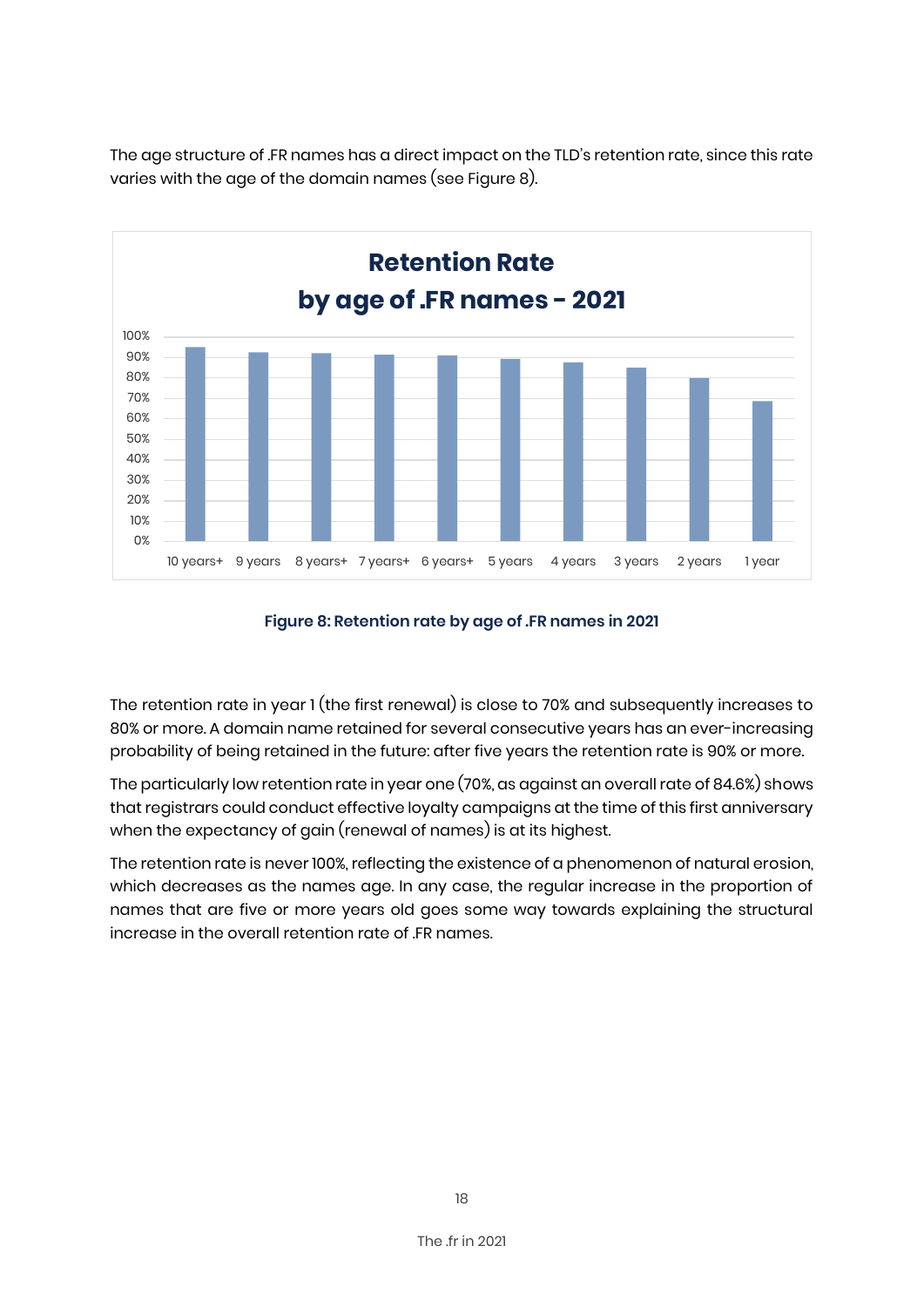

#### **Figure 9: Proportion of names 5+ years old in the stock of .FR names at 31 December 2021**

This indicator tells us that the retention rate of the .FR TLD should either stabilise at 84% or continue to increase slightly as the large volumes of names created prior to 2019 attain ages at which retention rates are of the order of 90%.

A significant fall in this rate could still be brought about by one-off mass delete operations on the part of a registrar or by an economic recession. But the more time passes, the greater such a phenomenon would have to be to have a significant impact on the retention rate.

There are thus two factors that could push the retention rate towards stability or decline in 2022:

- **on the one hand, names are always more volatile at the time of their first due date for renewal; and the proportion of names concerned is slightly higher in 2020/2021 than in previous years because of the pandemic and its consequences in terms of acceleration of the digital transition;**
- **on the other hand, the economic situation may end up leading to a greater than usual number of business failures and consequently higher levels of abandonment or deletion of .FR names than in the past few years. This scenario, already referred to last year as a possibility, did not materialise in 2021, but its materialisation in 2022 cannot be ruled out, even though it would no doubt be mitigated by State aid.**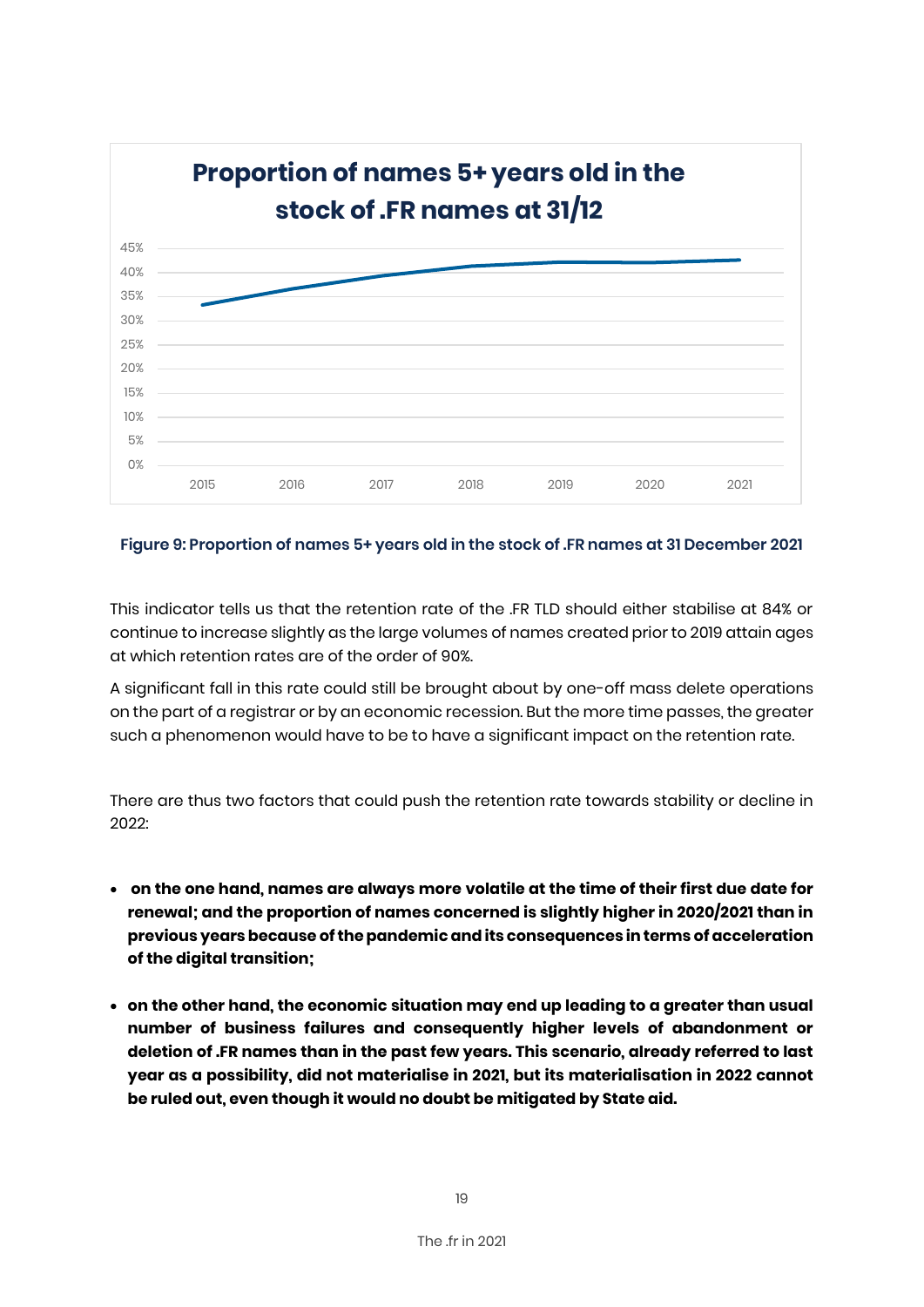# **5.4. Change in the number of .FR names since 1998**

Figure 10 highlights the impacts of the various waves of openings (2004, 2006 and 2011) and of the pandemic (2020/2021) on the growth of the .FR TLD.



### **Change in the number of .FR names**

**Figure 10: Change in the number of .FR names, 1998-2021**

Note that the easing of the "right to the name" in May 2004, i.e. the abandonment of the requirement to substantiate a right to the name filed, was the first factor in the acceleration of growth.

However, the determining factor was the opening in 2006 to private individuals, the two "openings" combining their effects until 2013, with the opening up to the European Union in 2011 not having any substantial effect.

From 2013 onwards, growth slowed and we had to wait until the beginning of 2017 to pass the 3 million mark for the .FR TLD. The pace remained strong in 2018 and 2019 and stepped up again in 2020 due to the pandemic and the lockdowns; the 3.5 million mark was passed in the second half of 2020.

In 2021 the trend remained strong albeit with an appreciable inflection. Sights are set on four million .FR names in 2022.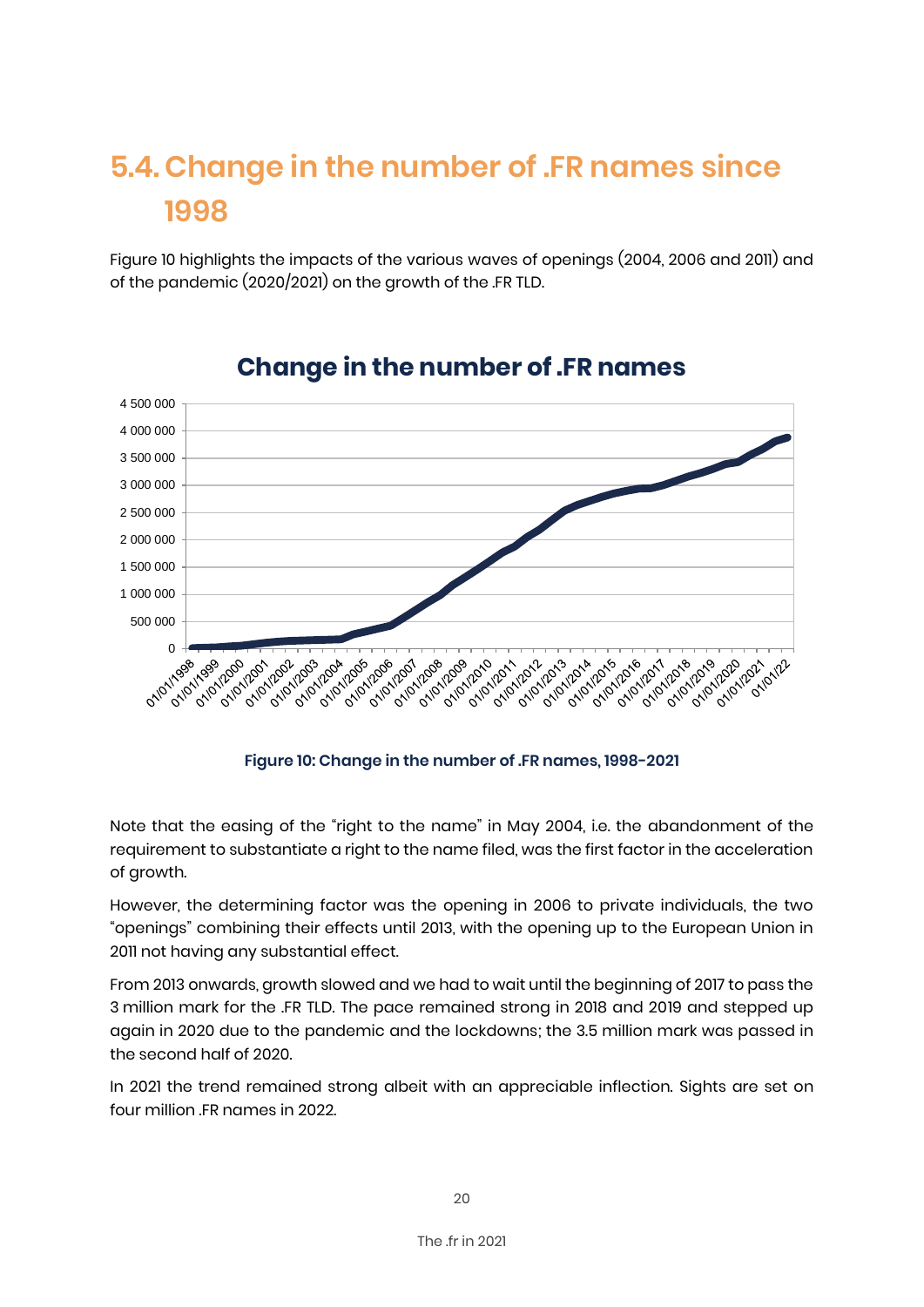# **6. .FR market concentration**

The concentration index for the .FR domain is calculated by taking the sum of the squares of the market shares of the top 10 registrars (using the HHI or Herfindahl-Hirschmann Index).



#### **Figure 11: Concentration rate (HHI) of the top 10 registrars**

Figure 11 shows the changes in the concentration of the .FR market since 2010.

At present, in terms of the HHI nomenclature, the .FR TLD is still considered a moderately concentrated market. However, it could be considered to be significantly concentrated beyond 20.

The HHI stock curve climbs steeply until 2013, and then tends towards the horizontal, before rising again in 2017/2019 at a rate comparable with that of 2010-2013. It flattens again in 2020 and stabilises in 2021 under the effect of the change in the HHI for creations.

In 2018, this index moved below the stock concentration index, inducing a medium- to longterm trend towards market deconcentration.

This situation was compounded in 2020 and 2021, which explains the stabilising concentration in terms of stock.

The fairly sharp fall in the concentration index for create operations in 2020/2021 leads us to believe that the particular conditions brought about by the acceleration of the digital transformation have benefited the leaders less than the challengers, who are better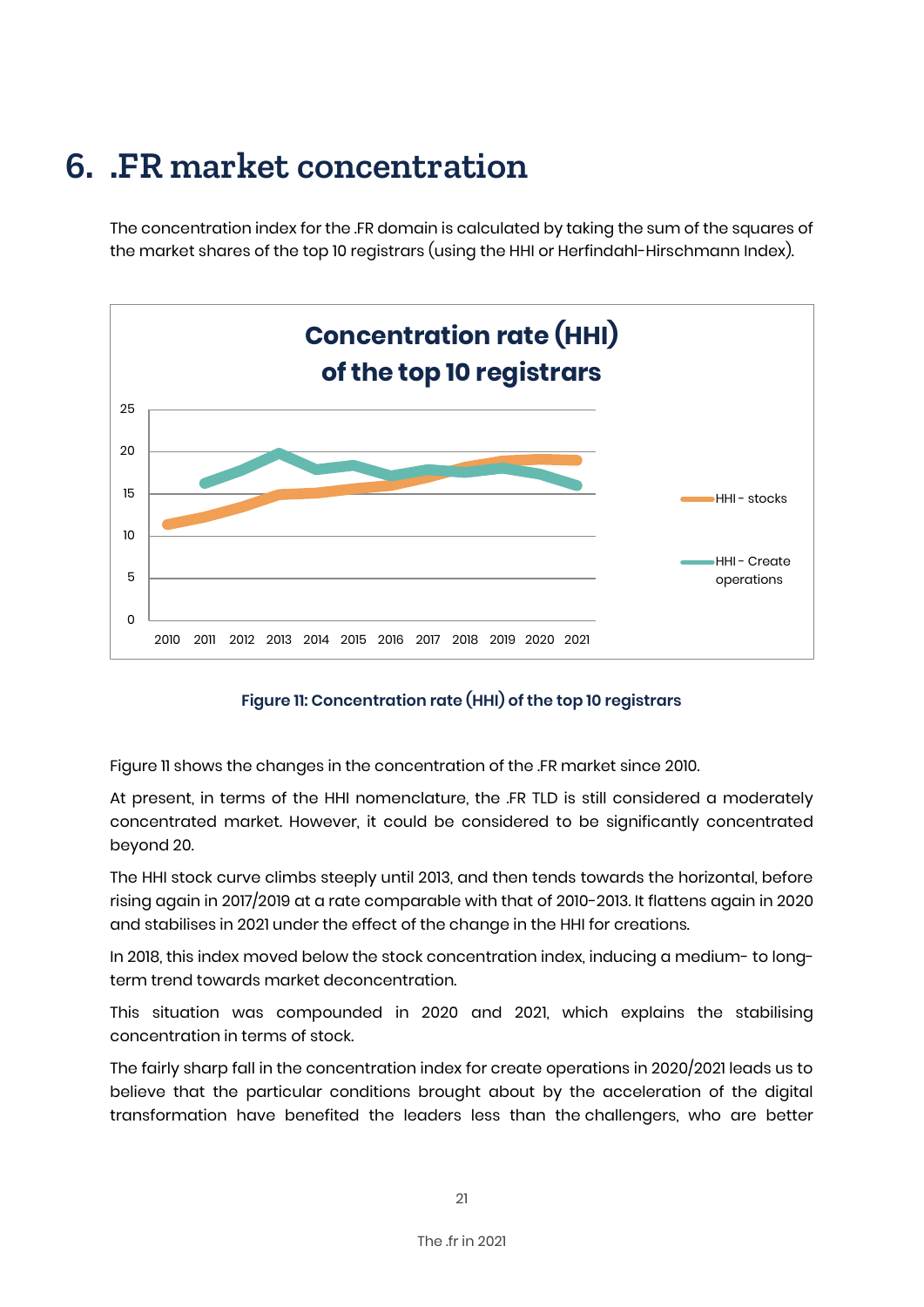equipped to seize opportunities on the fly: particularly those that have been able to rely on partnerships with website creation platforms.

In view of the growing differential between the two, we can predict that the stock concentration rate should start to fall from 2022. The phenomenon will remain fairly slow however, in view of the considerable inertia exerted by the names retained. These stocks have rather low volatility, the proportion of names changing registrar remaining marginal. as shown in Figure 12.

This proportion never exceeded 2.5% between 2014 and 2019; it established a one-off record of 3.5% in 2020 before reverting to its usual levels of around 2.3%.

In 2020, eight registrars made outward transfers of more than 1,000 names to eight other registrars, for a total of 39,228 names, some of these operations falling under the header of portfolio rationalisation within the same group.



#### **Figure 12: Percentage of domain names transferred between registrars, 2014-2021**

The portfolios are therefore very stable, changes being dictated, as far as registrars are concerned, by the combined effects of create operations and renewals more than by the flow of customers won or lost.

These relatively flat inter-registrar transfer rates indicate that the French domain names market is still a growth market, in which competitors' efforts are focused much more on creations than on other registrars' existing clients.

As the market enters its mature phase (which seems to be still some way off) the interregistrar transfer rate is likely to increase, reflecting increased competition for existing clients, the objective of some registrars being to gain market share by enticing their competitors' clients away.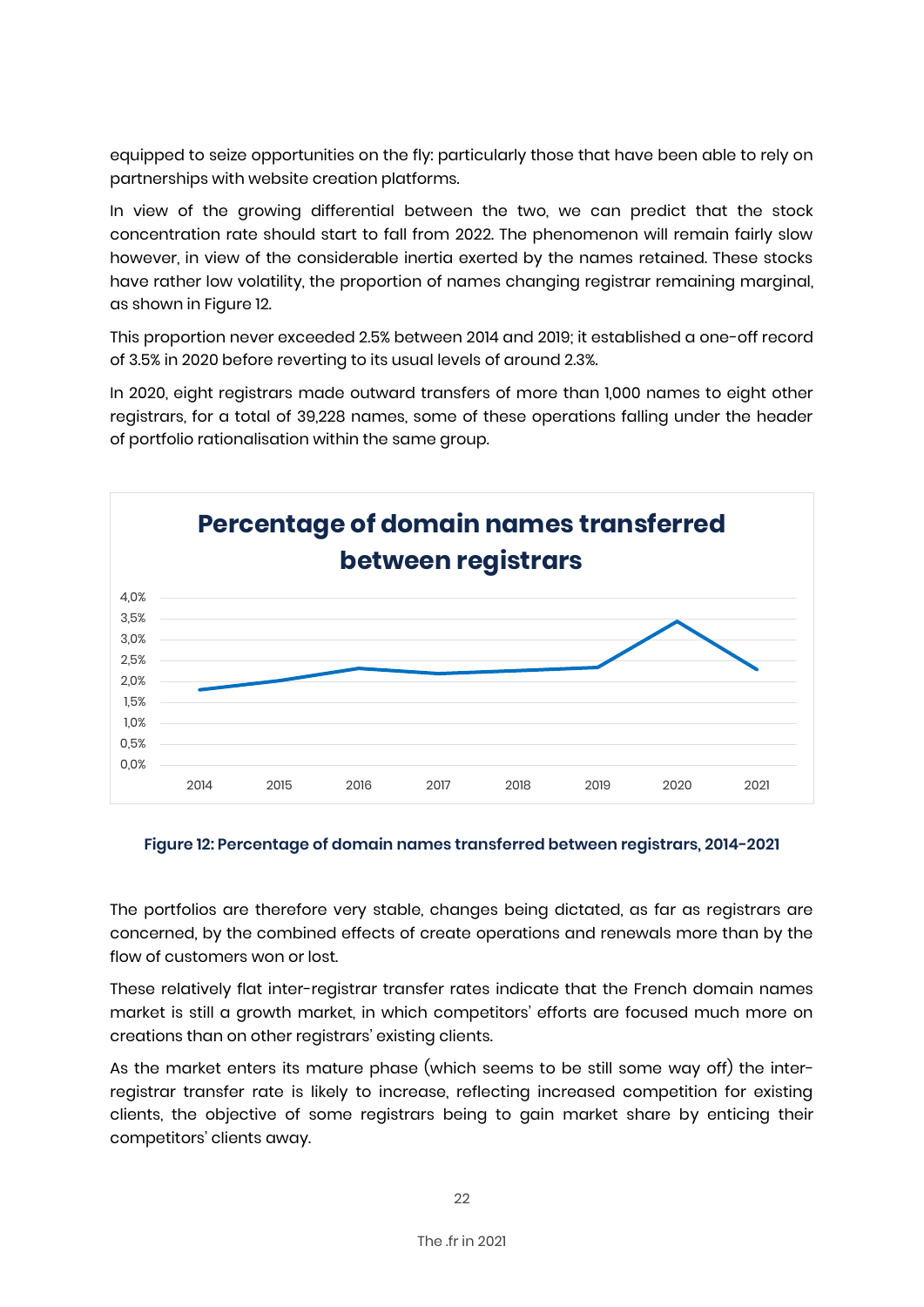However, this strategy would come up against a number of obstacles: domain names are often associated with various online presence services, which changing registrar may affect, so this would be a brake on any decision to transfer.

In this new competitive context, aggressive pricing policies would lead to an increase in the cost of acquiring clients, which could only be offset by selling packages of services including the domain names or by charaina higher renewal rates relative to the initial transfer rate. which in turn would increase the volatility of the portfolio (increase in potential abandonments) and fuel the inter-registrar transfer dynamic.

Placed as they are at the very heart of online presence, domain names in themselves are not yet subject to very intense competition among players, as is shown by an analysis of inter-registrar transfer flows.

| 2021                      | <b>Incoming transfers</b> |               |              |     |
|---------------------------|---------------------------|---------------|--------------|-----|
| <b>Outgoing transfers</b> | 3 leaders                 | <b>Others</b> | <b>Total</b> | %   |
| 3 leaders                 | 13,627                    | 17,900        | 31,527       | 37% |
| <b>Others</b>             | 21,711                    | 30,929        | 52,640       | 63% |
| <b>Total</b>              | 35,338                    | 48,829        | 84,167       |     |
| %                         | 42%                       | 58%           |              |     |

#### **Flows of transfers between the three leading registrars and other registrars**

#### **Table 3:Transfers**

In 2021, out of 84,167 transfers between registrars, 35,338 (42%, as against 30% in 2020) were to one of the three leaders, whereas these same leaders lost only 31,527 names (37% of the total, as against 25% in 2020) to other registrars.

The net balance of transfers therefore came to 3,811 names in favour of the three leaders (4.5% of the total).

Flows of exchanges among these three leaders represented just 13,627 names (16% as against 11% in 2020), whereas those between other registrars accounted for 35% of the total (as against 56% in 2020).

Thus the flows of transfers are mainly in favour of the leaders, albeit in a less concentrated manner than the overall market level (42% compared with 64%). One can see in this dissonance the effect of business models disturbing the play of "pure and perfect competition" so dear to economists.

Not all registrars offer the same type of services to the customers that they target, and not at the same rates. Competition in terms of transfers is played out among registrars sharing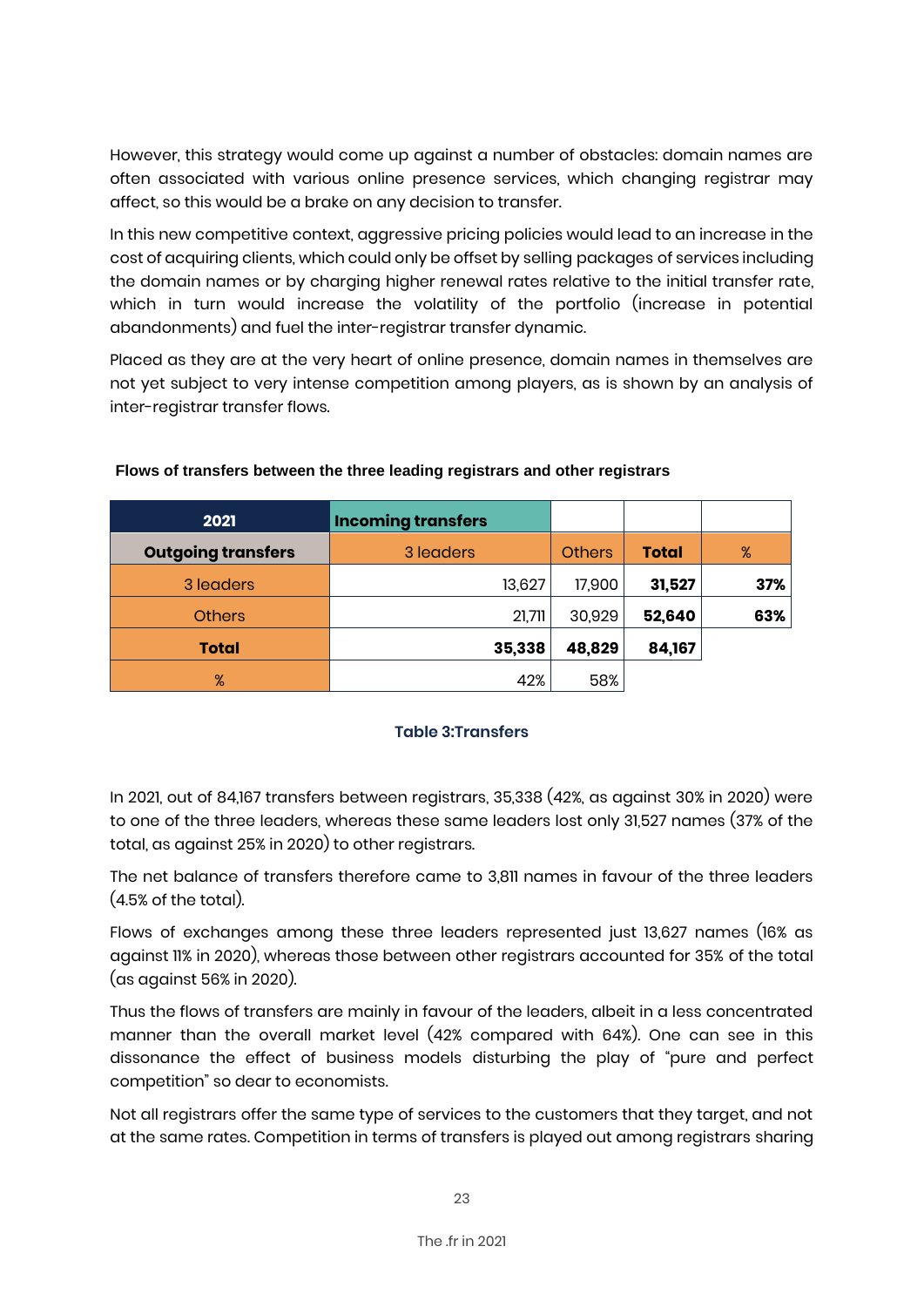the same business model and offering similar ranges of services at fairly similar prices. A key account customer is thus unlikely to transfer to a registrar targeting the public at large and VSEs/SMEs, just as private individuals or VSEs are unlikely to be attracted by the high charges that include services they do not need.

The phenomenon of transfer flows also sheds light on the growing stakes linked to reseller networks, which can transfer from one to another the domain name portfolios that their customers have entrusted them to manage.

Although they do not account for a majority of inter-registrar flows, the three leaders are nonetheless a force to be reckoned with in the .FR market. Even so, we observe that their overall market share is tending to be eroded, in the context of the gradual deconcentration of the .FR market.

Figure 13 hereunder shows the trends since 2013 in the market shares of the top three players, in terms of stock and create operations. It shows that the phenomenon of deconcentration (where the concentration of create operations is below that of the stock) began for these three in 2017, with the concentration of stock continuing to grow, even though the pace of growth gradually slowed (+3.1 pp in 2017, +0.9 pp in 2018 and +0.4 pp in 2019) before declining in 2020 (-0.4 pp) and 2021 (-0.6 pp), the rate of decline seeming to intensify.

These data tend to confirm the idea that it is not the major leaders that benefited most in relative terms from the effects of the acceleration of the digital transformation in 2020, and that this held true for 2021 as well. The sharp differential between creations (56%) and stocks (64%) highlights the relative loss of speed of the three leaders in the most competitive market segment, that of creations. Despite their significantly more modest size, their challengers have managed to come up with offer profiles better adapted to the specific conditions arising from the pandemic.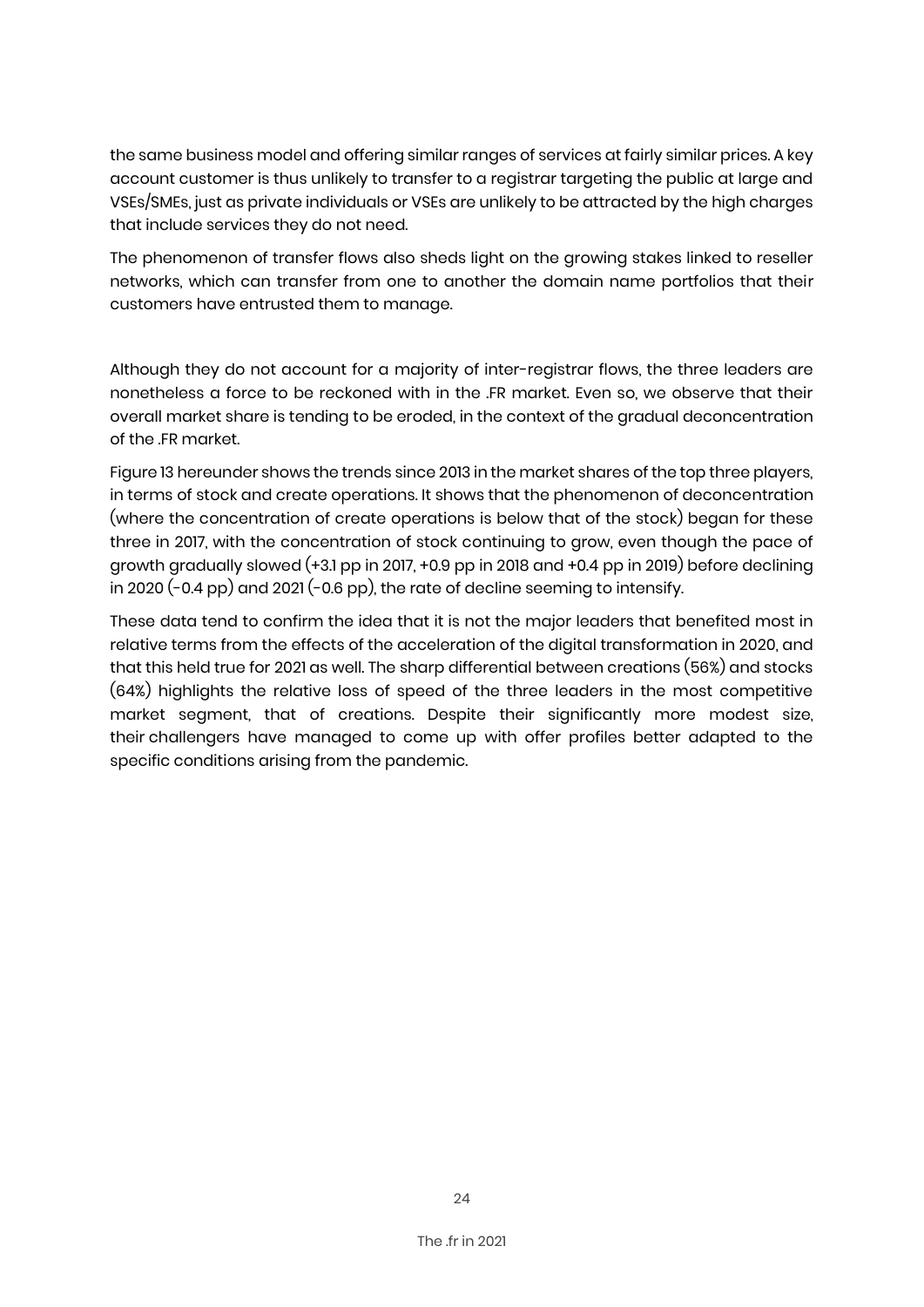

#### **Figure 13: Market shares of the three leading registrars in stock and in create operations**

The weight of these three players (which together account for nearly two thirds of the .FR domain) in .FR activity remains considerable in view of the number of registrars active in this TLD. But if their share of creations were to fall below 50%, it would send a strong signal announcing a profound change in the key success factors of the .FR domain names market in France.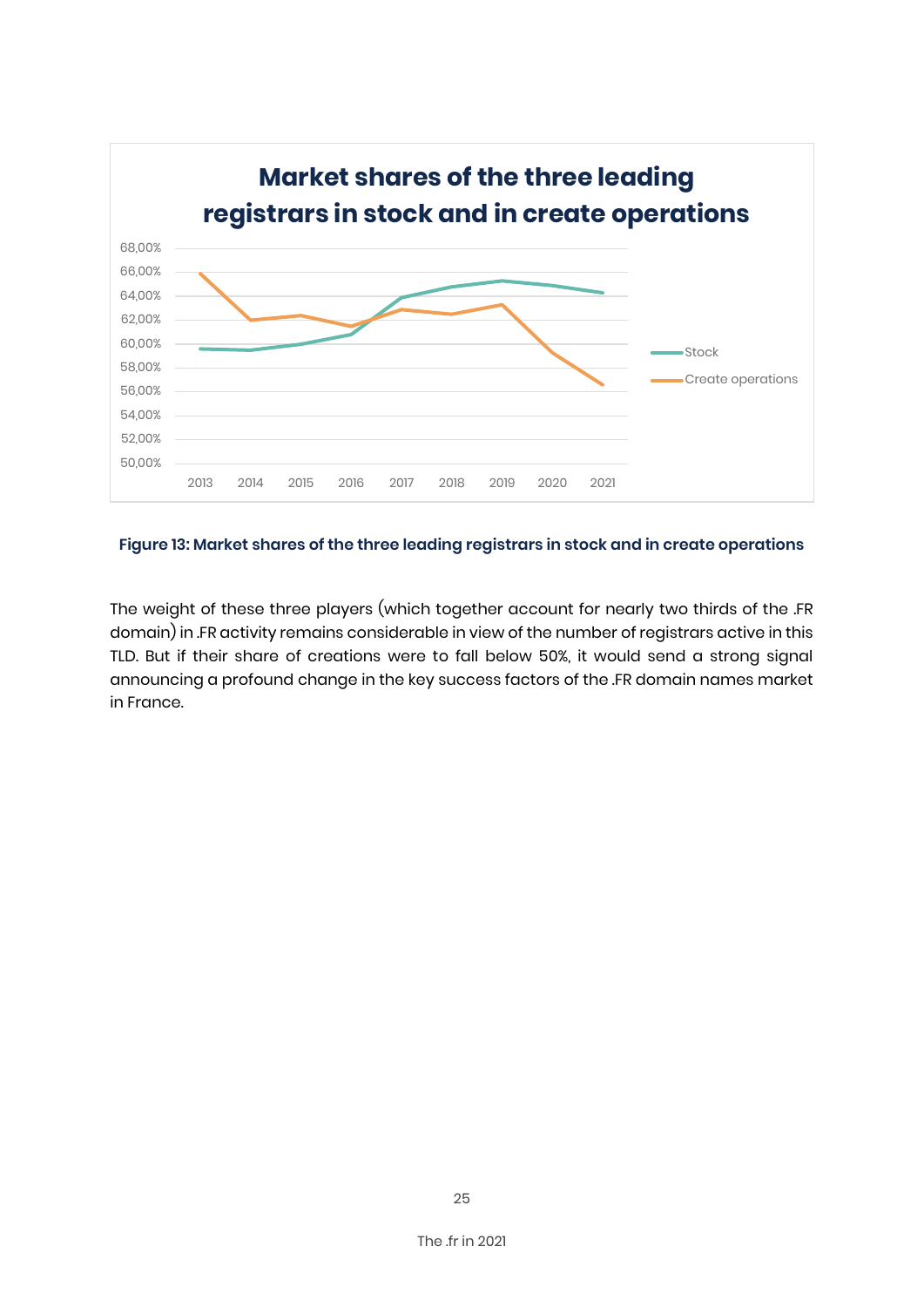# **7. Geographical distribution of .FR nationwide**

Table 4 shows that the regions of France have benefited unequally from the effects of the acceleration of the digital transformation, in 2021 as in 2020.

Brittany, which headed the field in 2020 with growth of +9.8%, saw this pace slow in 2021 to +4.1%, as if most businesses interested in and capable of having an online presence had already established one in 2020. A comparable phenomenon can be seen in Normandy (+6.8% in 2021 as against +8.2% in 2020) and in New Aquitaine (+6.4% as against +8.0%).

The overseas *départements* were thus the most dynamic in 2021, with growth of 8.3%.

Although it is the undisputed leader in terms of market share (29%), the Île de France comes in last with growth of "just" 3.6%.

|                                                |       |                  | <b>Mkt Share</b> |
|------------------------------------------------|-------|------------------|------------------|
| <b>Region</b>                                  | 2021  | <b>Var. 2021</b> | 2021             |
| Grand-Est (Alsace Champagne-Ardennes           |       |                  |                  |
| Lorraine)                                      | 211   | 5.3%             | 5%               |
| Nouvelle Aquitaine (Aquitaine Limousin Poitou- |       |                  |                  |
| Charentes)                                     | 268   | 6.4%             | 7%               |
| Auvergne Rhône-Alpes                           | 462   | 6.1%             | 12%              |
| Bourgogne-Franche-Comté                        | 96    | 6.6%             | 2%               |
| Brittany                                       | 133   | 4.1%             | 3%               |
| Centre Val de Loire                            | 90    | 6.5%             | 2%               |
| Corsica                                        | 12    | 6.5%             | 0%               |
| lle de France                                  | 1,137 | 3.6%             | 29%              |
| Occitanie (Languedoc-Roussillon Midi-Pyrénées) | 301   | 6.8%             | 8%               |
| Hauts de France (Nord-Pas-de-Calais Picardie)  | 194   | 5.5%             | 5%               |
| Normandy                                       | 108   | 6.8%             | 3%               |
| Pays de la Loire                               | 177   | 5.9%             | 5%               |
| Provence-Alpes-Côte d'Azur                     | 294   | 5.9%             | 8%               |
| <b>Overseas Territories</b>                    | 38    | 8.3%             | 1%               |

#### **Breakdown of holders by region (in thousands)**

#### **Table 4: Distribution of the .FR TLD by holder region**

These data show that the catch-up dynamics seen in previous years were boosted by the COVID-19 context and persisted throughout 2021, albeit in somewhat attenuated form. The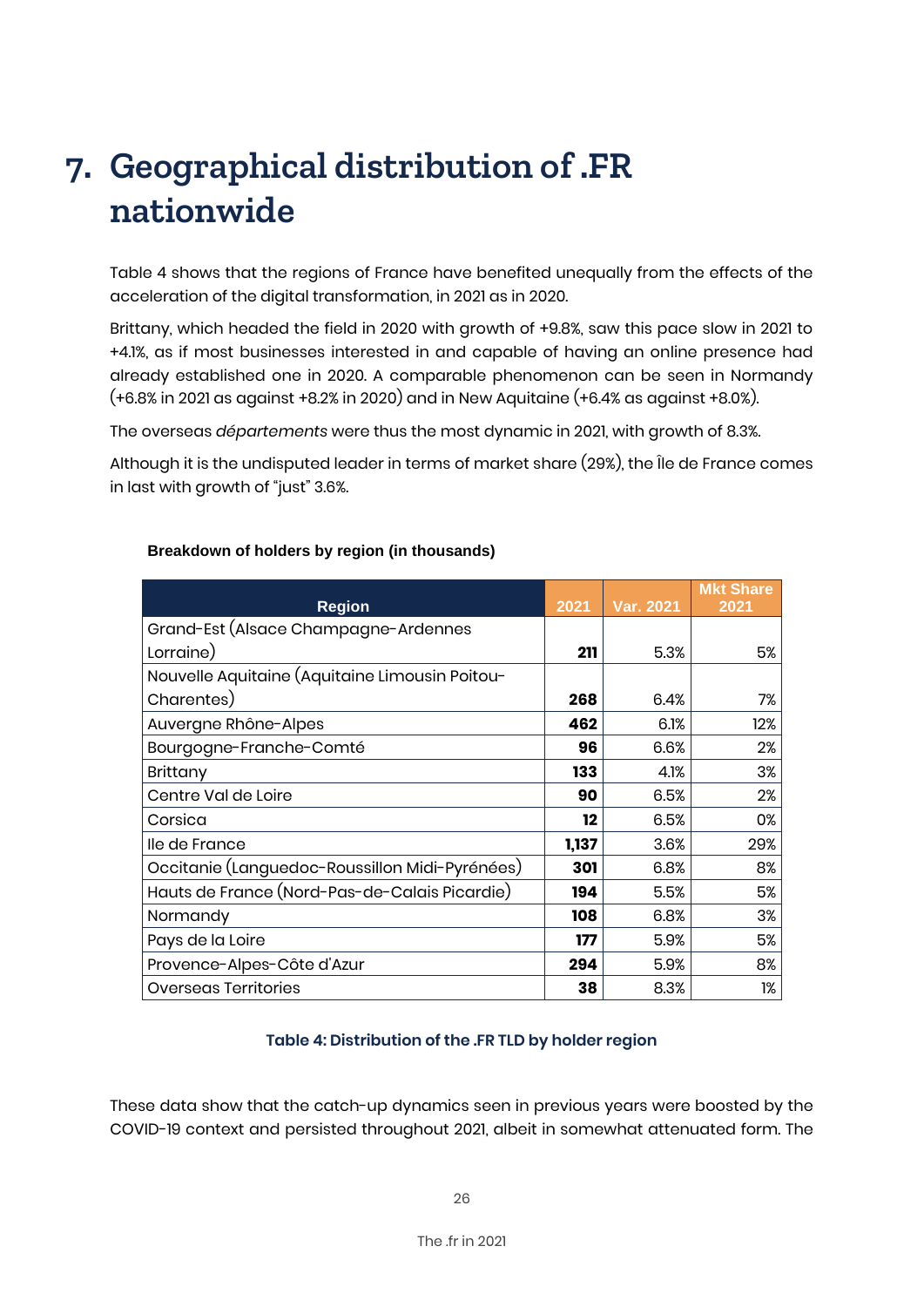constraints currently encountered are perhaps more serious than those at the beginning of 2020.

Whereas at that time it was largely a matter of perception of opportunity, the current obstacles may have more to do with company managers embracing the Internet and the associated technologies. Despite the proliferation in 2020/2021 of offers to publish websites in highly simplified forms, the question of return on investment often remains, this investment generally being reckoned not so much in money as in time and learning<sup>3</sup>. .

But part of the growth of the .FR TLD was obtained thanks to holders located abroad.

<sup>3</sup> See Afnic Observatory on the online presence of VSEs

**<https://www.afnic.fr/en/observatory-and-resources/observatory/online-presence-of-vses/>**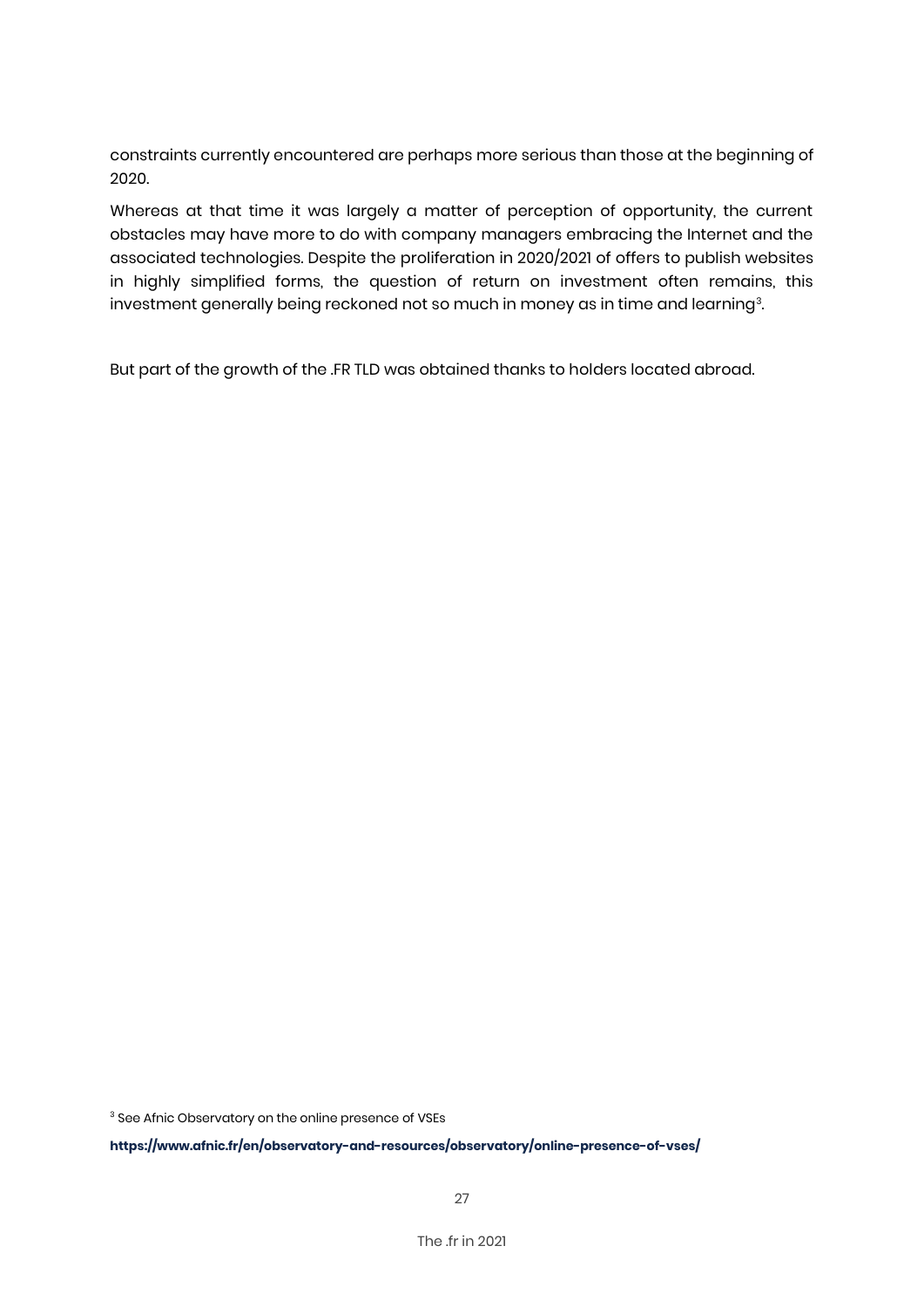### **8. Foreign holders**

The .FR TLD was opened to the rest of the EU in 2011, with a limited impact on growth momentum. The percentage of .FR domain names registered by foreigners has nonetheless increased continuously ever since, rising from 4.9% in 2013 to 8.6% in 2017.

This proportion was first seen to decline in 2018 (-0.2 pp), but the trend has since resumed its upward path and continued in 2021, reaching 9.2%. The growth in the number of names registered by foreigners was thus greater than that of the .FR TLD as a whole: +11.4% compared with +5.8%.



#### **Figure 14: Percentage of .FR domain names registered by foreign holders**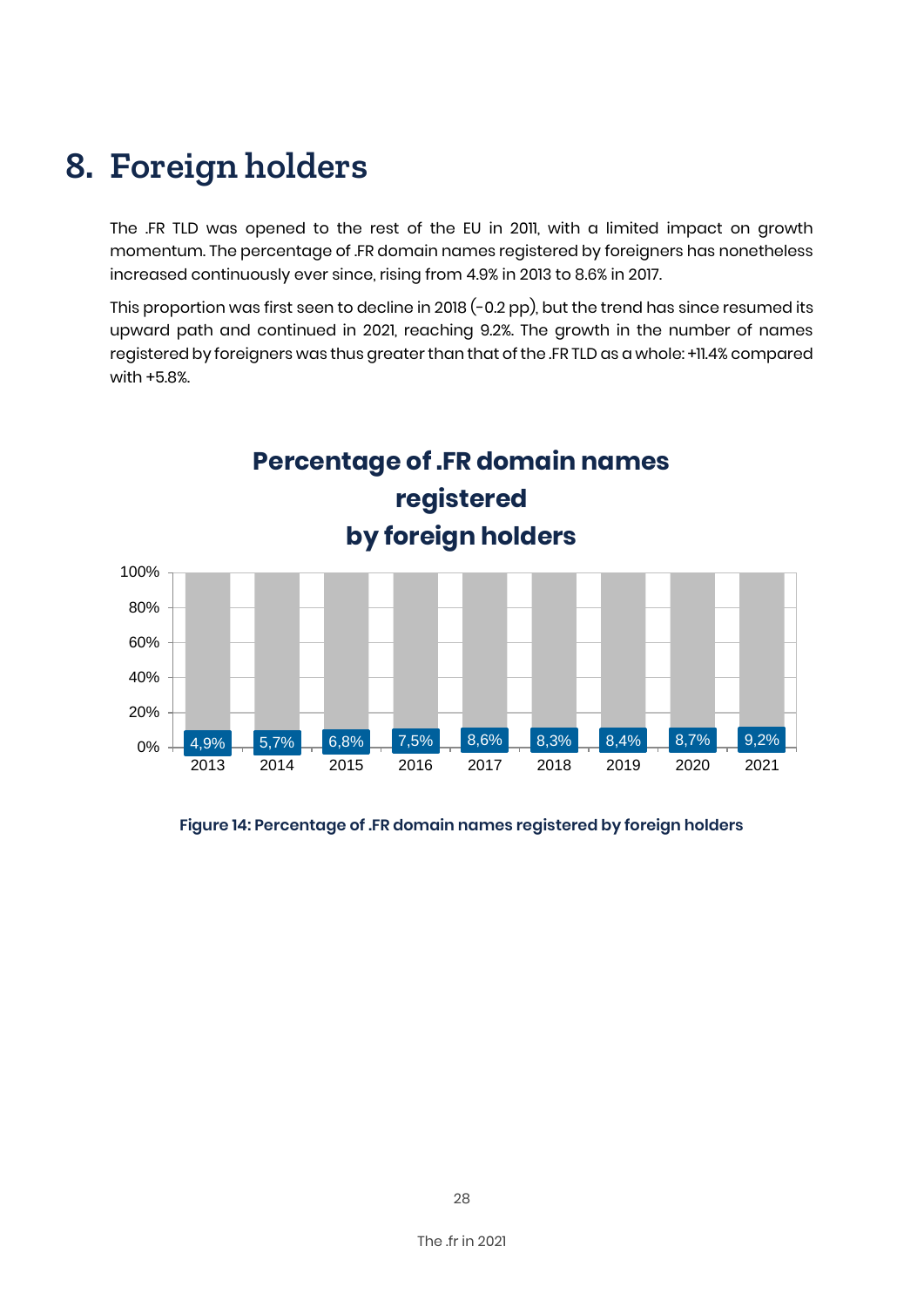Foreign holders are still mainly located in Germany (75,000 .FR names compared with 71,000 in 2020), the Netherlands (70,000 compared with 52,000) and Belgium (42,000 compared with 40,000). The strong growth in the Netherlands could be a consequence of domaining activities by this country's players, through specialist registrars.

A special case in 2021 was the UK, which saw its stock of .FR names go from 34,000 to 26,000 as a result of Brexit. Although Afnic has not deleted .FR names filed by holders located in the UK, creations dried up (1,625 as against 6,070 in 2020) and deletions exploded (10,246 as against 3,964). Holders located in the UK have not been able to register names since 1 January 2021, so holders of names filed since that date risk having them deleted if they do not conform to the .FR TLD eligibility conditions.



#### **Map 1: Map showing locations of holders of .FR names**

Despite the exit of .UK, creations by holders located in other EU countries grew further in 2021, up from 73,000 (excluding UK) to 85,000.

The creation rate for names registered by holders located abroad remained higher than that of the .FR TLD as a whole (22% compared with 20%) while the retention rate was slightly lower (83.6% compared with 84.6%). These data are indicative of domaining activities by certain holders located abroad.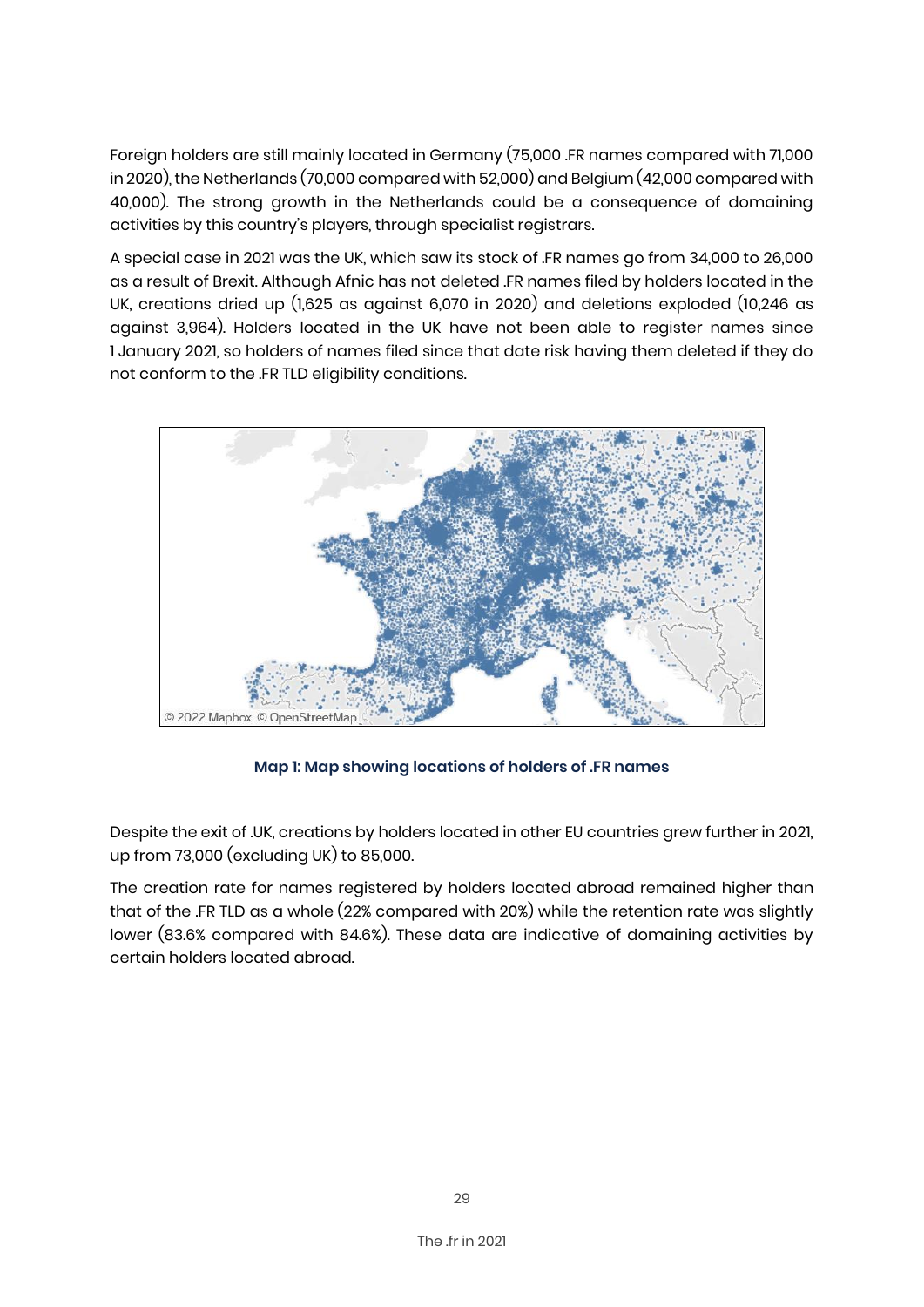### **9. DNSSEC**

The proportion of DNSSEC-signed .FR domain names increased from 3.8% in 2013 to 13% in 2017, tripling in volume from 103,000 to 424,000 names. The situation then deteriorated in percentage terms between 2017 and 2020, before improving appreciably in 2021 (+5.4 pp). This was due to an active policy on the part of certain major registrars, who saw their share of signed names increase significantly in 2021: OVH + 205,208 names or +38%; Key Systems +13,021 names or +43%; Infomaniak +9,359 names or +27%; Gandi +2,415 names or +30%; Hosting Concepts +1,454 names or +22%.



### **Percentage of DNSSEC-signed .FR domain**

**Figure 15: Percentage of DNSSEC-signed .FR domain names**

This development is very encouraging and could mark the beginning of a new period in the history of DNSSEC under the .FR TLD. The rate is still rather modest compared with those of other EU TLDs.

The appearance of a new type of attack dubbed SAD, which poisons the DNS cache by making it accept false responses which it then distributes to its clients, added further weight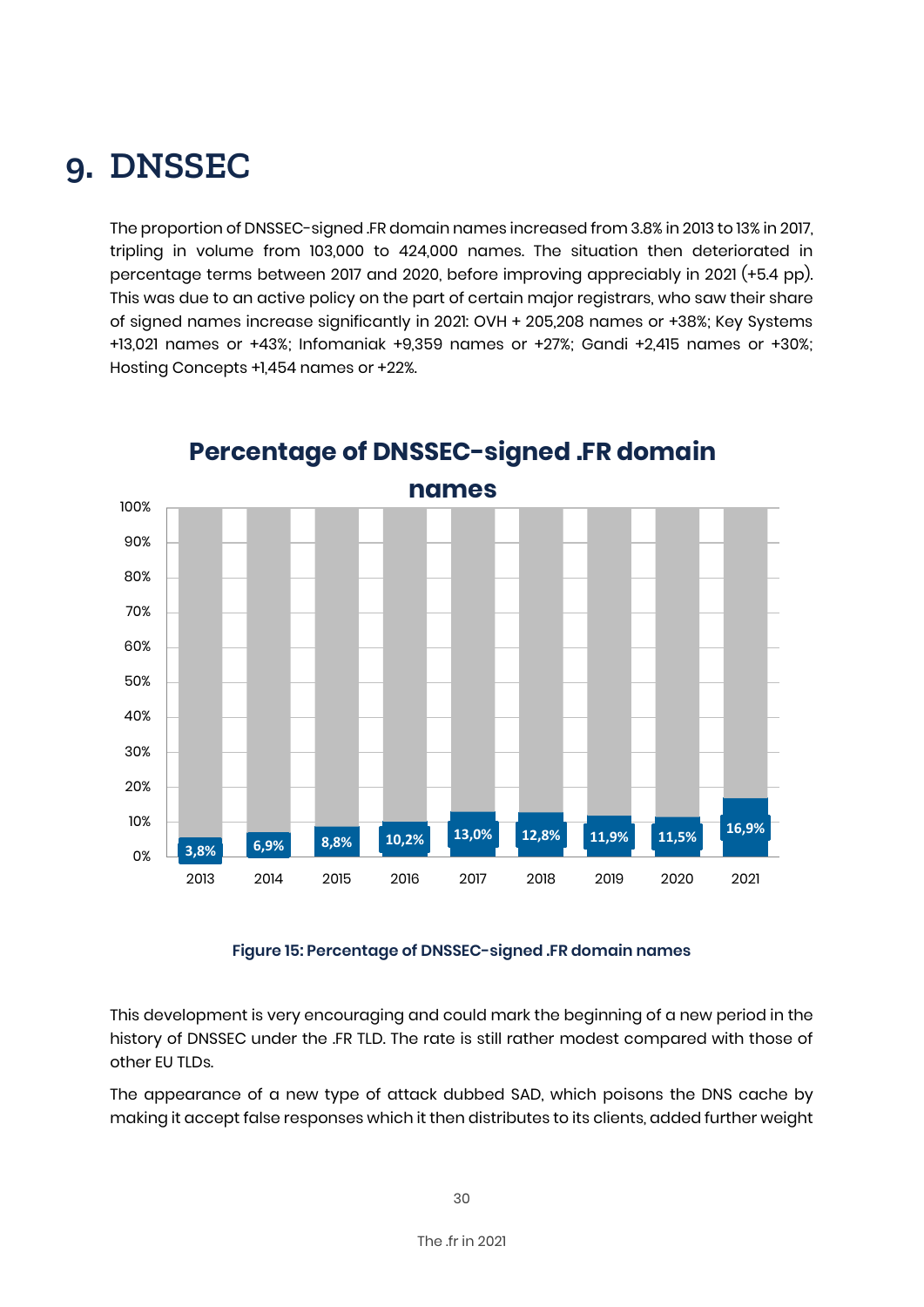and currency to DNSSEC, which is the only reliable solution to these attacks. The development observed in 2021 can no doubt be attributed to this.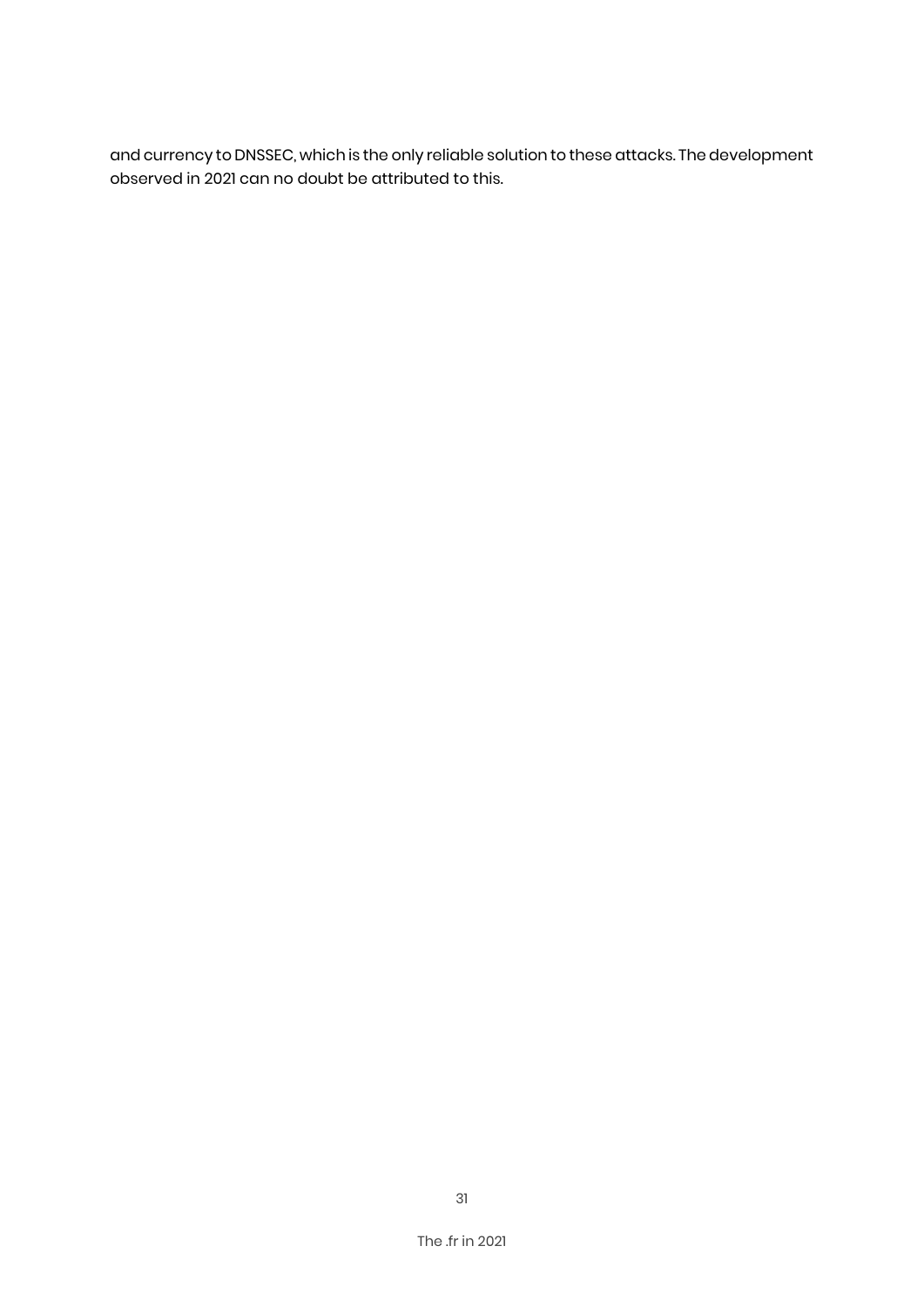# **10. Internationalized domain names under .FR**

Unchanged since 2019, the proportion of .FR names in the IDN format, i.e. containing special characters (accents, etc.), remains low at 0.7%.

This stability in percentage terms has to be seen in the context of the increase in the total number of names in stock: the number of IDNs under .FR grew by 7.4% in 2021 to 28,568.

These figures are anecdotal at the level of the .FR TLD, no doubt including a large number of defensive names (brands containing accented characters) and some speculative names (common names containing accented characters). The lack of convincing use explains low percentage and the sometimes virtuous, sometimes vicious circle that closely links the flows of domain names and the use made of them.



#### **Figure 16: Percentage of .FR domain names registered in IDN format**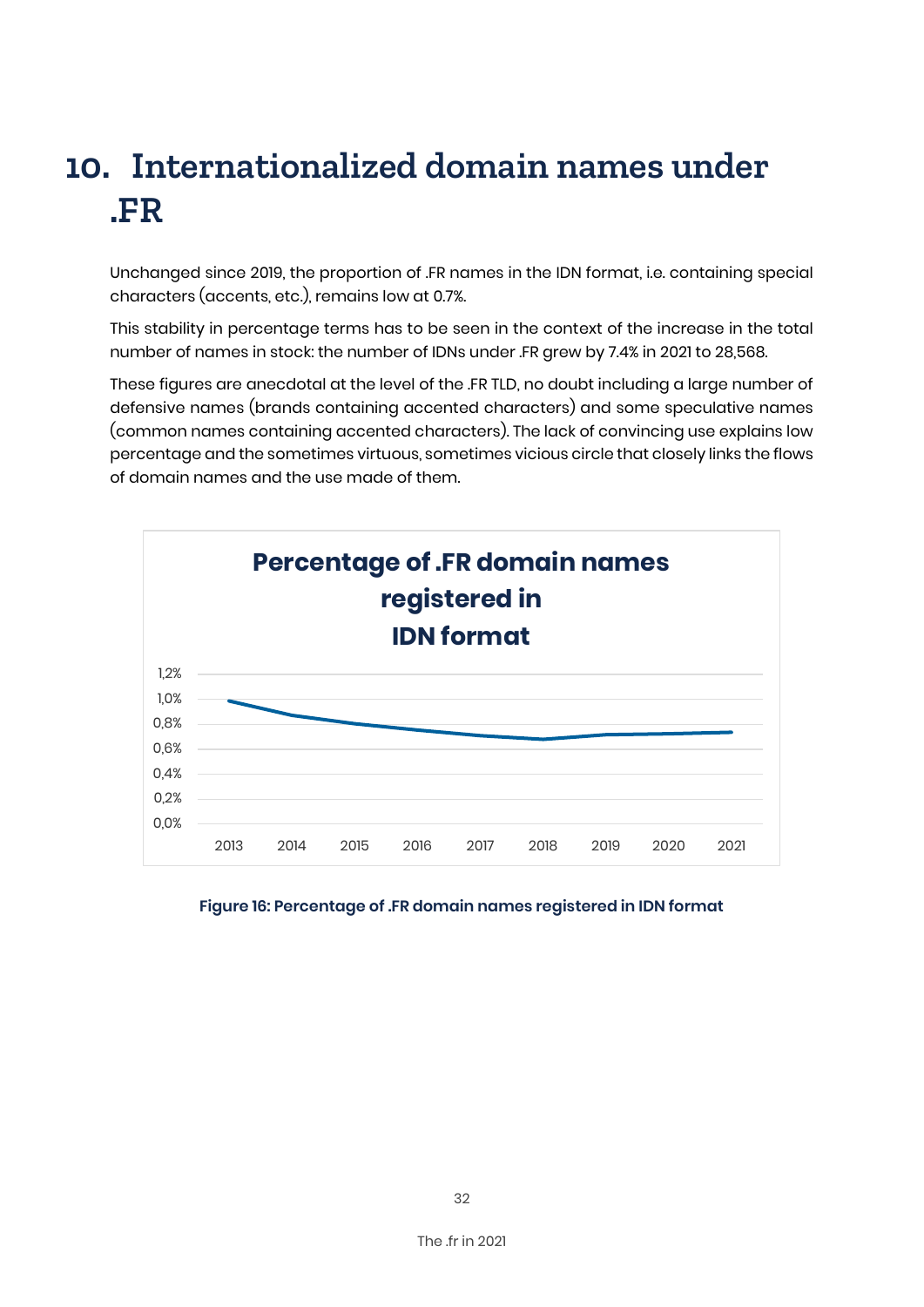### **11. Multi-year registrations**

The registration and renewal of .FR domain names for periods of over 1 year (and up to 10 years) has been possible since 30 March 2015. Yet although this possibility has existed for nearly seven years, the proportion of .FR domain names registered or renewed for periods greater than one year remains marginal. It was still below 7% in 2021.



**Figure 17: Percentage of .FR domain names registered for more than one year**

At 1 January 2022, 263,722 .FR domain names had been registered for two years or more, an increase of 20,961 names in absolute terms or 6.8%, and of 0.2 pp as a percentage of the total number of .FR names. The declines observed in the years 2018, 2019 and 2020 could be explained by the fact that several large registrars implemented automatic renewal systems. The increase in 2021 may be linked to the dynamic of challengers gaining market share without having put these kinds of systems in place.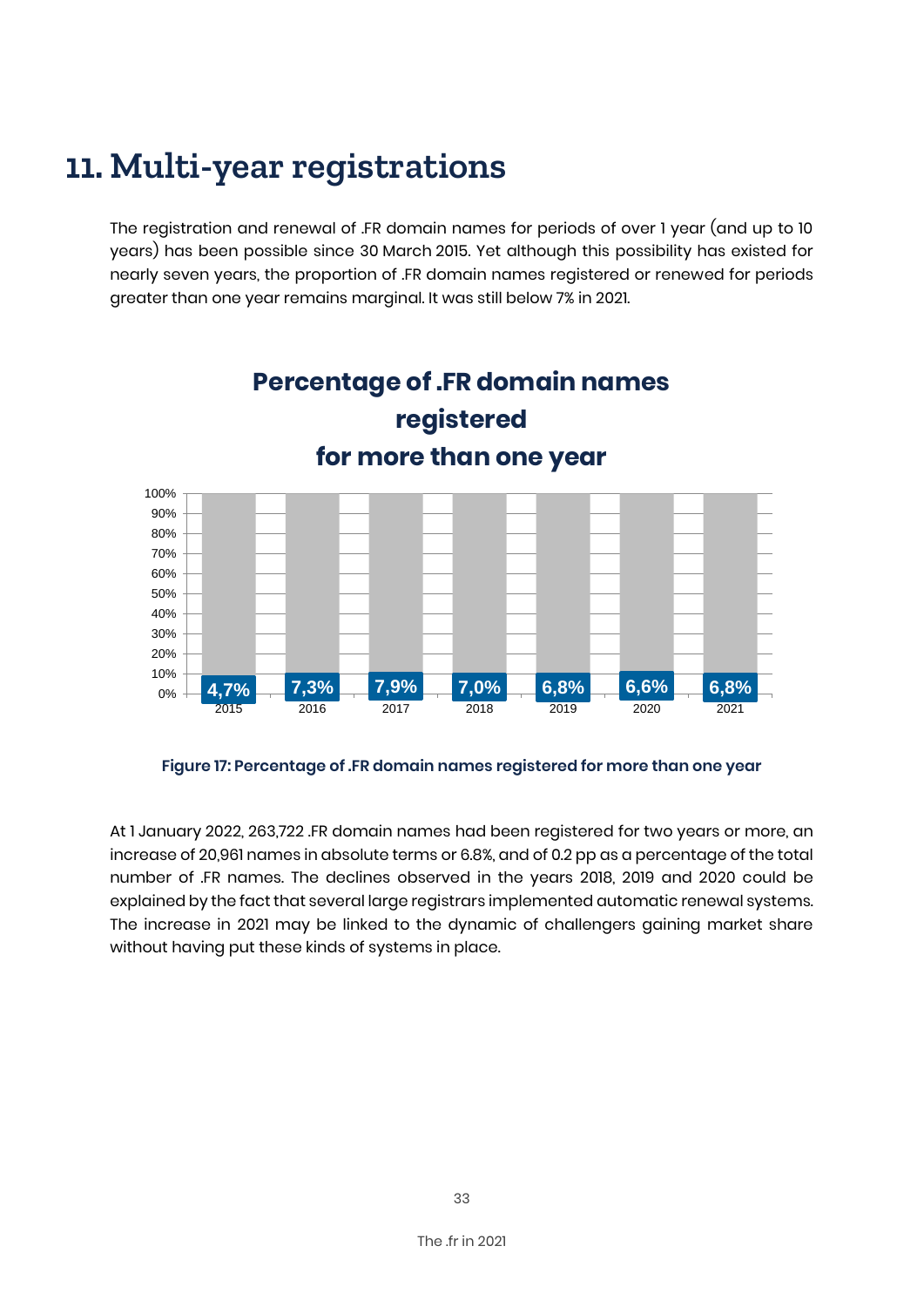

**Figure 18: Breakdown of multi-year registrations by year of expiry**

The maturity structure (from 2 to 10 years) shows that the bulk of the multi-year registrations expire in 2 or 3 years (84%), with the other maturities declining. This structure is stable over time.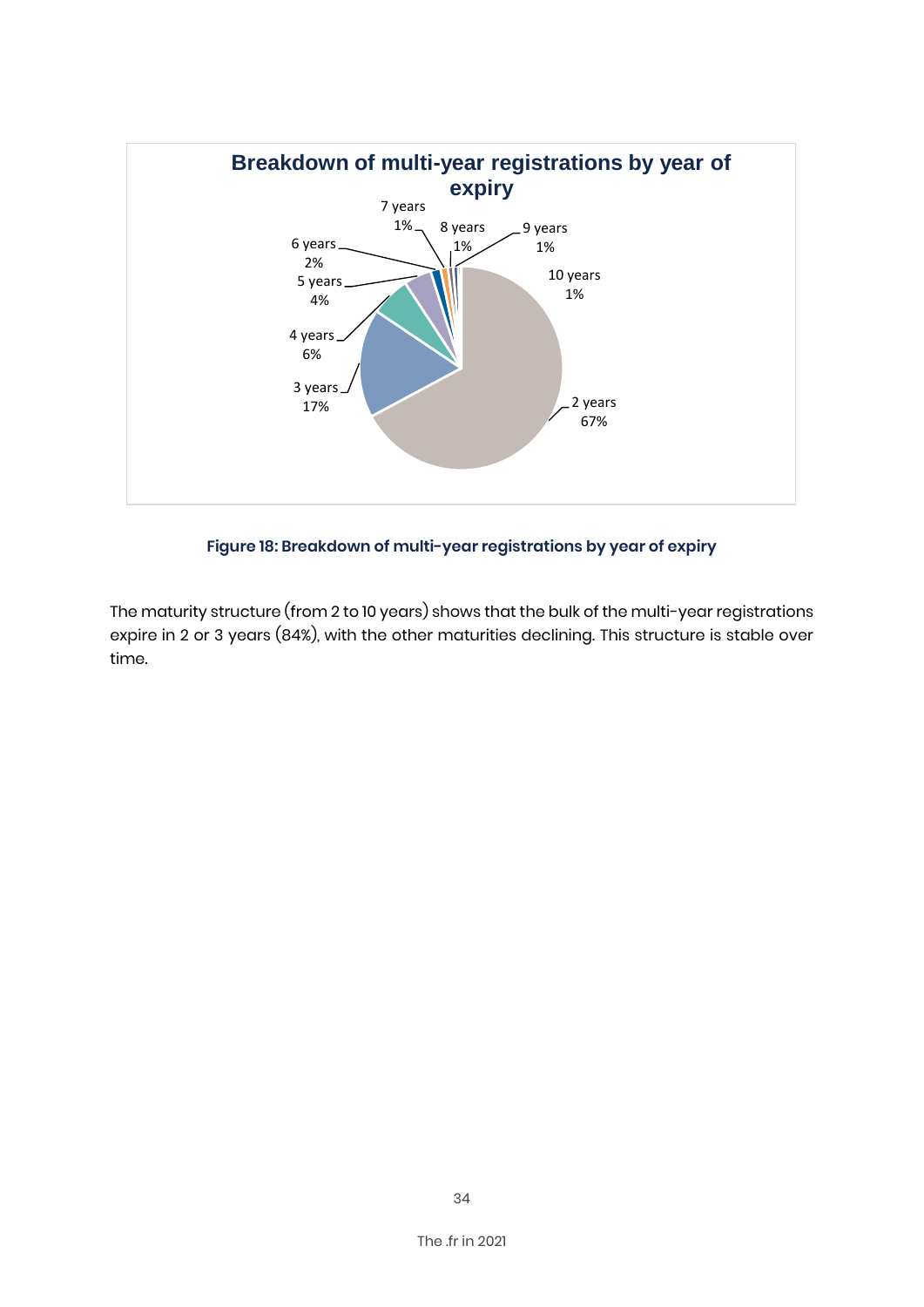### **12.The .FR and business creation**

.FR create operations are carried out by:

- businesses that have existed for some time, in the context of their activity;
- newly created businesses;
- project promoters registering their domain names personally in the absence of a legal structure;
- private individuals with needs of a professional or private nature leading them to register a .FR name.

One cannot therefore expect a situation in which .FR create operations are entirely due to newly created businesses, the more so as new or future entrepreneurs do not register only .FR names.

Nevertheless, we thought it interesting to compare trends in .FR create operations and in business start-ups, on the basis of data provided by the French National Institute of Statistics and Economic Studies (INSEE).

Figure 19 hereunder shows that there is most assuredly a link between the dynamics of the .FR TLD and the creation of businesses, particularly the creation of individual enterprises or sole proprietorships rather than of businesses with the legal form of a company. This link is particularly visible in the period 2013-2017, when the annual figures were fairly stable, and in 2019-2020 when both kinds of creation increased. The .FR domain seems to have benefited somewhat less from business start-ups in 2021 than in 2020, perhaps due to a reaction from the .COM TLD which improved its positioning compared to 2020, but this is merely a hypothesis and needs to be verified.



**Figure 19: .Change in FR create operations and business start-ups**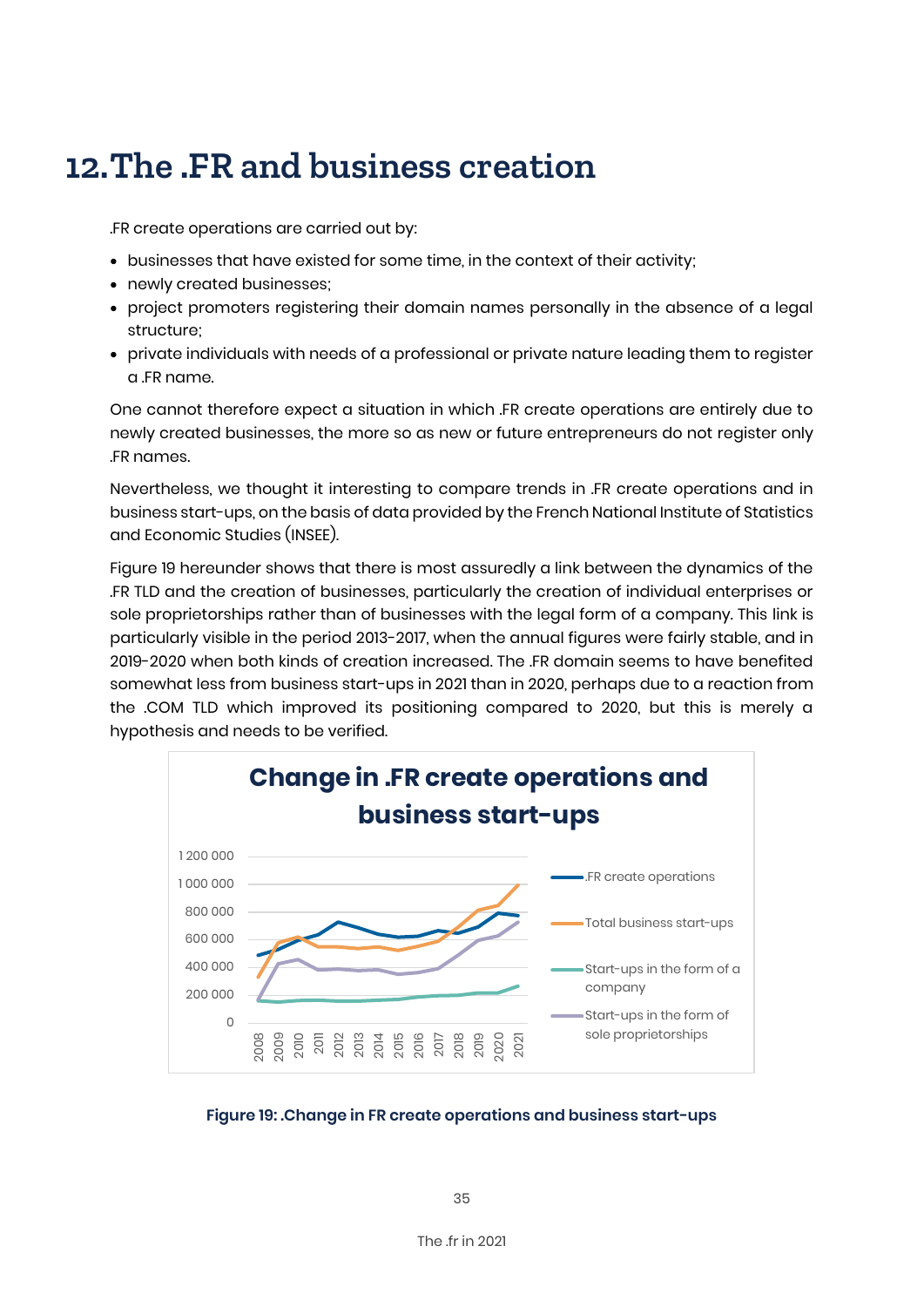

This link can be measured by calculating the linear correlation coefficient over a number of years (Figure 20).

#### **Figure 20: Linear correlation coefficient, .FR create operations and business start-ups, 2017-2021**

The coefficient was above 0.9 in 2017 and above 0.8 in 2020 and 2021, standing at 0.3 in 2018 and 0.6 in 2019. In view of the large number of parameters involved, it is difficult to offer any definitive explanations for these variations. The trend observed in 2020-2021 suggests, however, that newly created businesses tended more automatically than in previous years to adopt a .FR name for their digital presence.

The trend in business failures also warrants study since it constitutes a factor that may influence the level of .FR delete operations.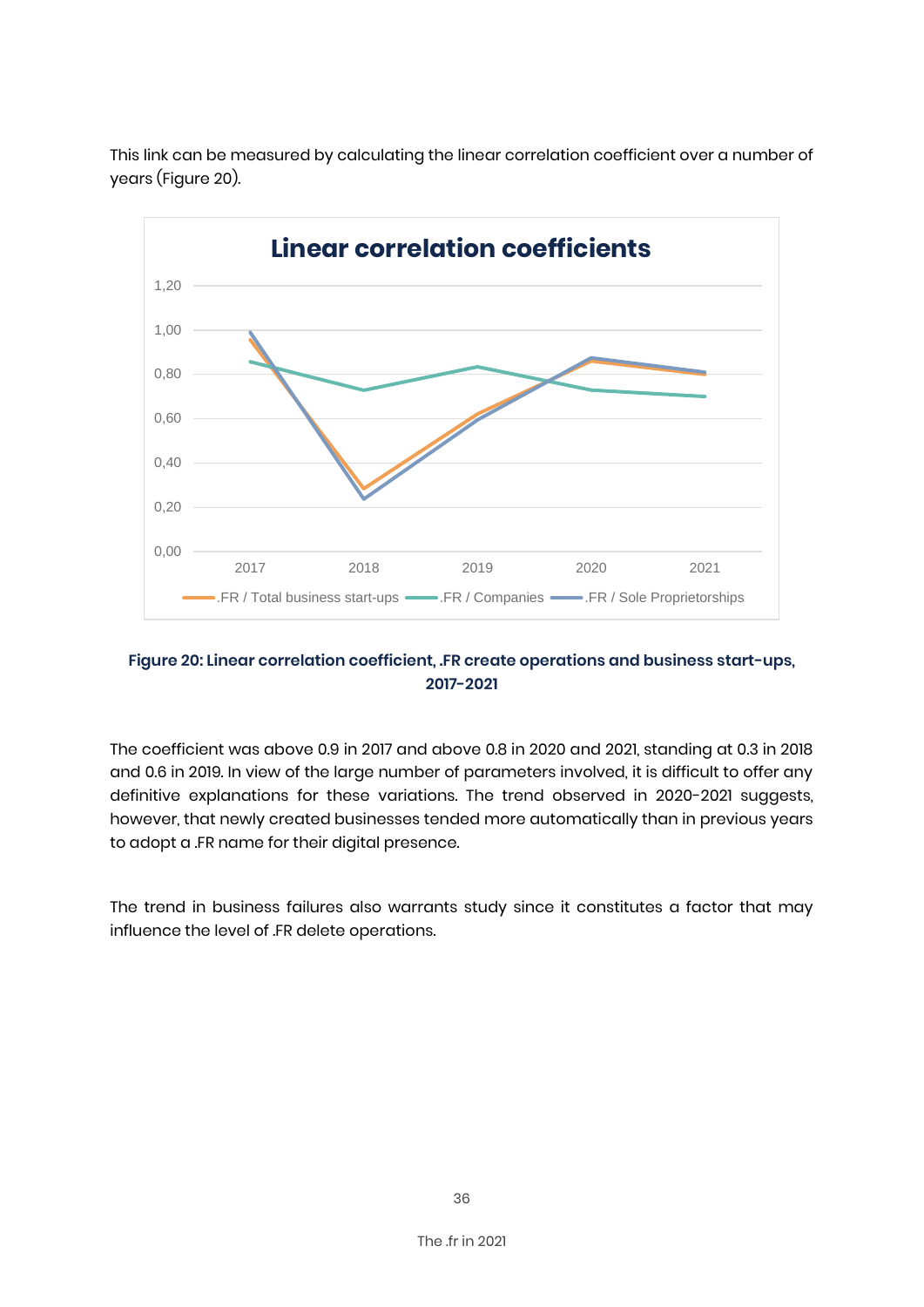

#### **Figure 21: Total business failures**

Source: INSEE (National Statistics Institute). Last updated 14 January 2022, data to November 2021. The figure for 2021 is a projection based on the historical weights of each month between 2015 and 2020.

The visible dip in 2020 is probably attributable to the government aid which protected businesses from failure linked to the health crisis while at the same time allowing some that would normally have gone bankrupt to survive.

The volume of businesses concerned can be estimated at around 20,000 in 2020 as in 2021. It could be therefore that a layer has formed of fragile businesses likely to collapse in 2022/2023 once government aid is discontinued. The impact of this possible delayed wave of failures on the .FR TLD would be limited, since not all these businesses have domain names and the market share of the .FR TLD is only 38.75%. However, a drastic increase of 10,000 in the number of delete operations would represent a fall of about 0.3 pp in the retention rate.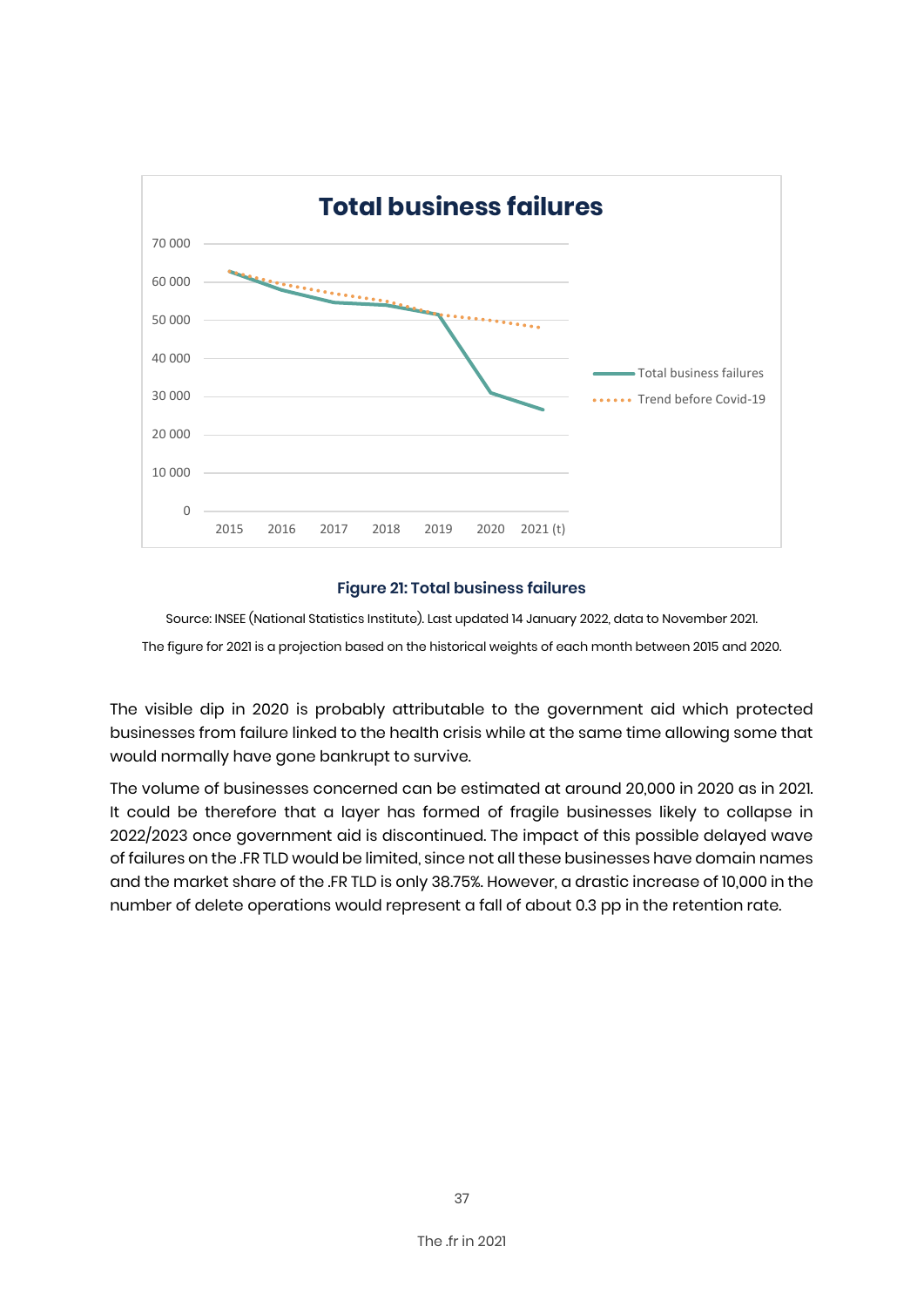# **13.2022 outlook for the .FR**

The activity of the .FR TLD in 2022 will depend largely on two factors:

- **on the one hand, the persistent dynamic, albeit slowing at a more or less pronounced rate, of the digital transformation, which will play a decisive role for create operations;**
- **on the other hand, the economic context, which may work in favour of this digital transformation while at the same time leading to business failures and a slowdown in investments and new projects.**

As we envisaged in the 2020 Observatory, the exceptional level of creations in 2020 could not be reproduced in 2021. However, the level remained well in excess of that of the last "normal" year of reference, namely 2019.

Slowdown is the most likely scenario, since more and more businesses interested in developing an online presence have already taken the leap, and the slowdown of the economy may weigh on new registrations. Even so, the level should remain above that of 2019.

The retention rate, which is higher than ever, looks precarious. On the one hand, the layer of fragile businesses continues to grow, exposing the .FR TLD to higher, albeit limited, levels of deletions once government aid is discontinued. On the other hand, the creations of 2020/2021 took place in an exceptional context which could bias and even invalidate forecasts.

If creations were to decline by 3% in 2022 to around 750,000, deletions would be likely to increase too, bringing the retention rate to around 84% (loss of 0.6 pp).

The growth of the .FR TLD is therefore likely to be moderate compared with 2021, at around 3%.

The global digital context raises far-reaching questions for all players in the domain names market, questions to which there are so far no definitive answers.

Will the shock of 2020 turn out to be permanent in the sense of giving rise to even stronger expansion of Internet use linked to the digital transformation of businesses and also of lifestyles?

Or on the contrary will the gradual return to normal re-absorb the advances made during the pandemic? In several respects, certain limits have been brushed up against.

Making the growth dynamic a permanent feature will be one of the main challenges for the coming months. Afnic's continued efforts towards VSEs and SMEs form part of the possible responses, as does "Réussir avec le web" ("Succeed on the web") and the "Je passe au numérique" ("I'm going digital") initiative.